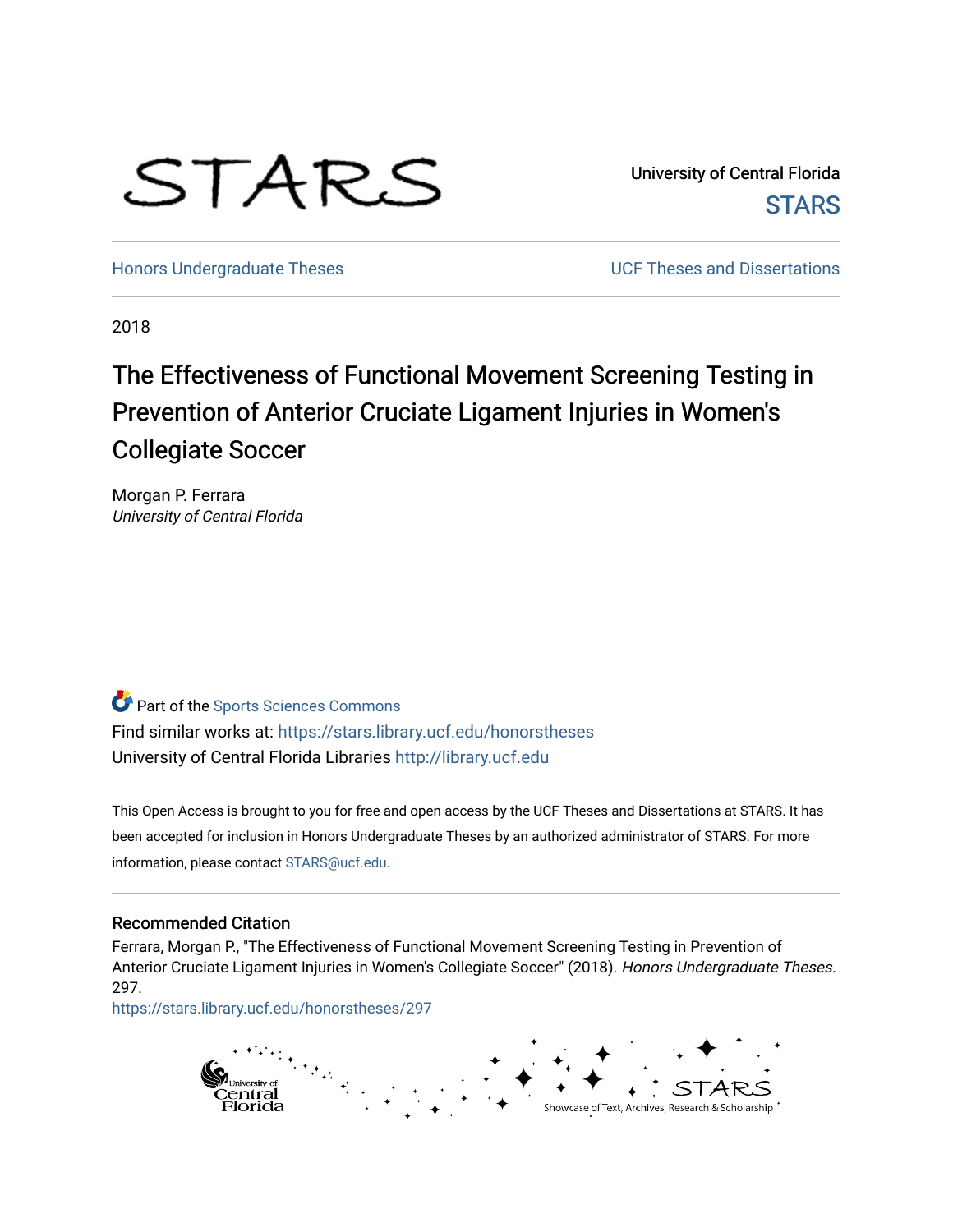## THE EFFECTIVENESS OF FUNCTIONAL MOVEMENT SCREENING TESTING IN PREVENTION OF ANTERIOR CRUCIATE LIGAMENT INJURIES IN WOMEN'S COLLEGIATE SOCCER

by

#### MORGAN P. FERRARA

A thesis submitted in partial fulfillment of the requirements for the Honors in the Major Program in Sports and Exercise Science in the College of Education and in the Burnett Honors College at the University of Central Florida Orlando, Florida

Spring Term, 2018

Thesis Chair: Thomas Fisher, Ph.D.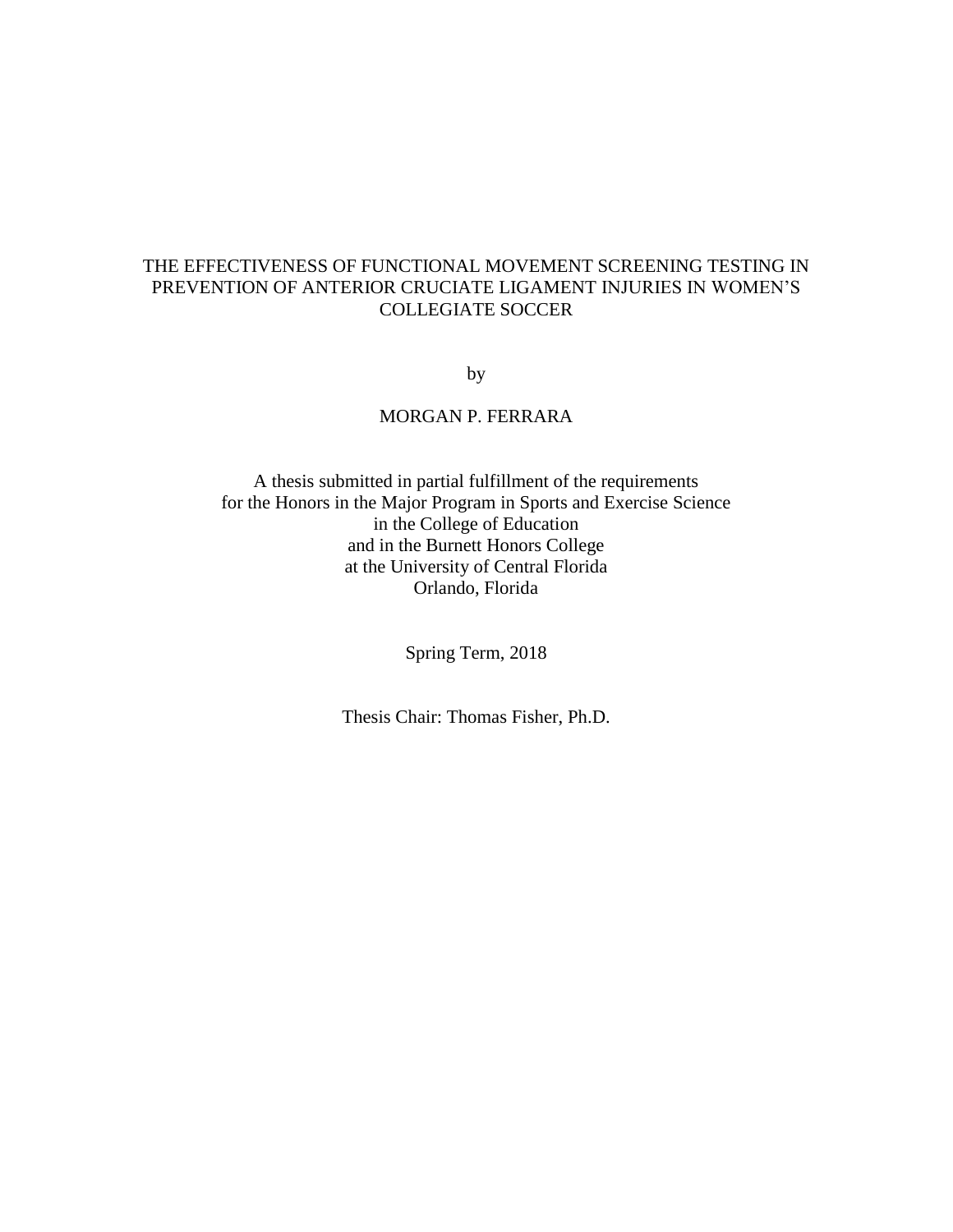#### **Abstract**

The Functional Movement Screen (FMS), invented in 1995, has been adopted among Division One sports programs across the country. Being a women's soccer player at the University of Central Florida (UCF), this particular topic had been of interest for years. The FMS is a series of seven tests evaluated at the beginning and end of each season. The UCF team's preventative rehabilitation was based upon the measurements from the FMS testing. The team engaged in preventative rehabilitation three times a week. Each year of my membership, the team of 28 to 30 players had no less than two anterior cruciate ligament tears each season. This research explored the effectiveness of the Functional Movement Screening, and its' predictive ability regarding injury to possibly prevent future injuries. The purpose of this study was to review literature of multiple studies exploring the Functional Movement Screen, the anterior cruciate ligament, and, specifically, the recent spike in women's collegiate soccer injuries. This study also examined and included findings from five years of FMS scoring data from the UCF women's soccer team. The study consisted of 43 participants, 29 in the control group and 14 in the test group (those who suffered and ACL tear). They were females, ages 18-23, and of fit manner. Multivariate analysis, independent and dependent T-Tests, and Leven's test ran these data. This study also investigated the reliability of the Functional Movement Screen and analyzed data about anterior cruciate ligament injuries among women's collegiate soccer players. Recommendations for future protocols and implications for coaches, trainers, and women soccer players are provided.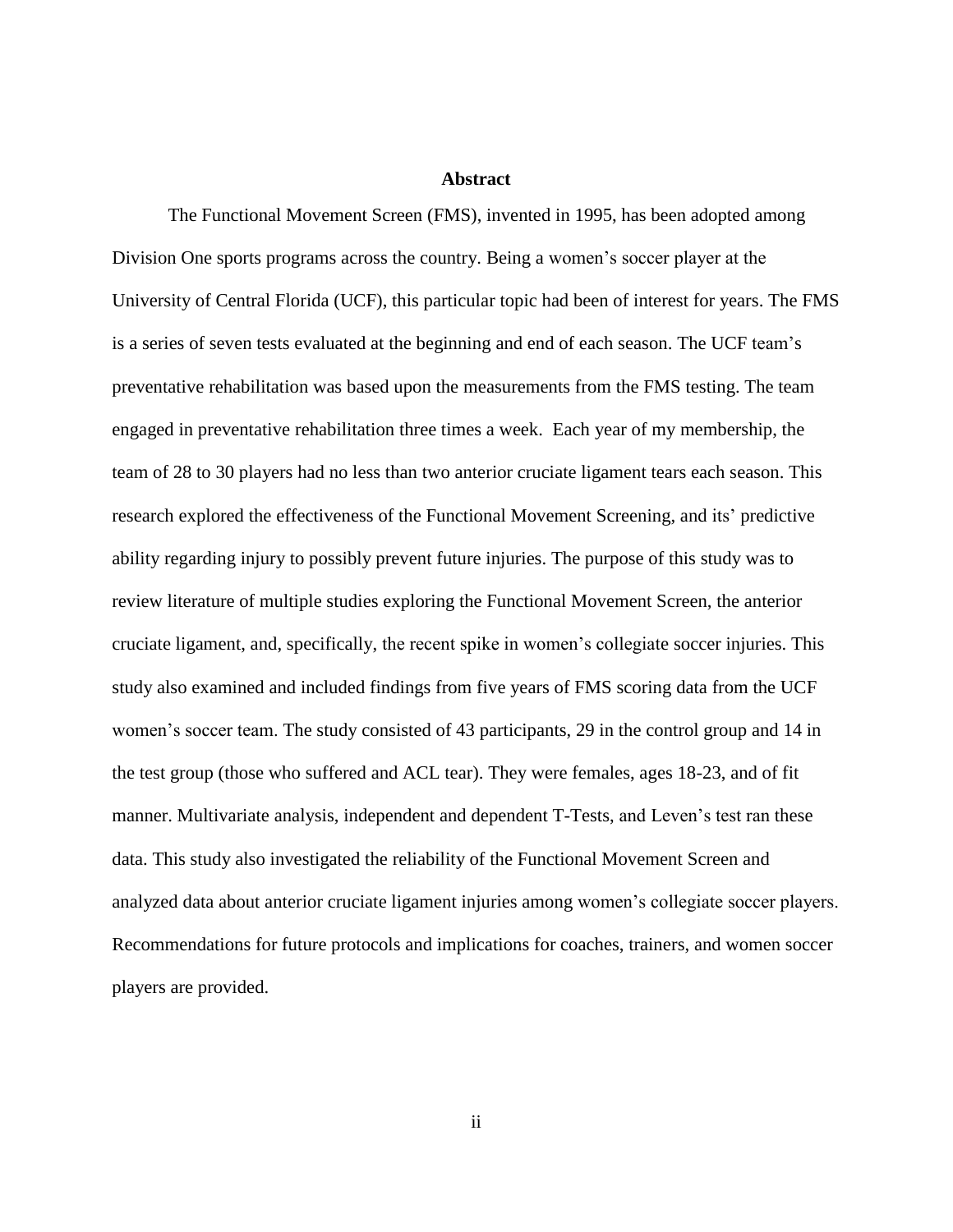#### **Dedication**

To Mom and Dad, thank you for pushing me to step out of my comfort zone and pursue my intellectual abilities alongside my athletic abilities. Thank you for sticking with me even though producing this took longer than expected. Thank you for constantly pushing me to be the best me I can be. This is for you.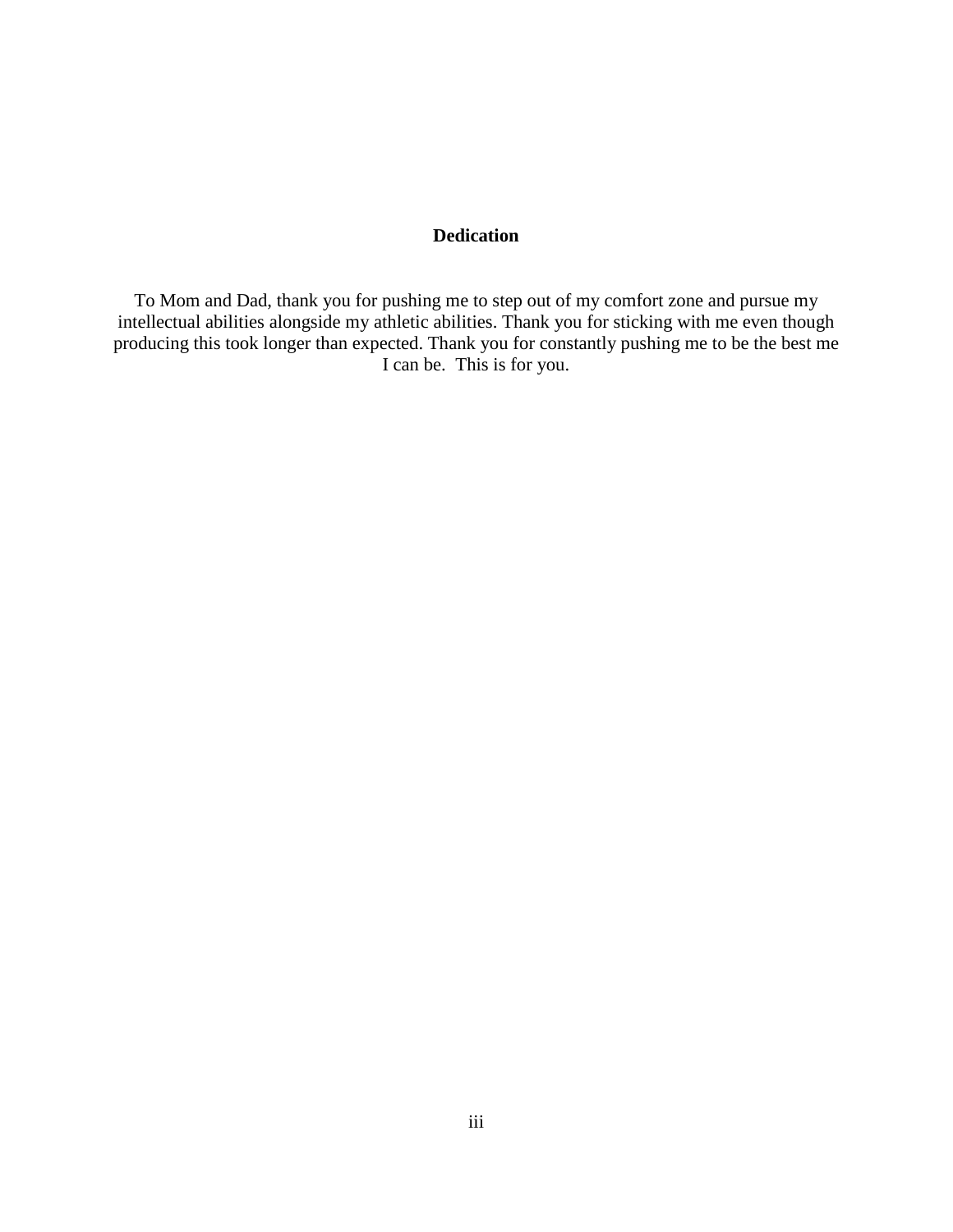#### **Acknowledgements**

Thank you to Dr. Thomas Fisher for chairing my thesis and helping me push through the past year and a half to finish this strong. Thank you for teaching me to question everything and making me a better student, researcher and person. I am forever indebted to you. Thank you to Dr. Sherron Killingsworth-Roberts for your patience and persistence with me. Thank you for being a shoulder to lean on and always understanding. You go above and beyond for your students and I am beyond grateful to have worked with you. Thank you to Dr. Anna Valdes for being on my committee and assisting me in my time at UCF. Thank you to the Burnett Honors College for the opportunity to participate in undergraduate research and allowing me to better myself as a student. Lastly, thank you to Samantha Visco. Thank you for treating me as more than a student-athlete, for your assistance in my research, and for your constant commitment to go above and beyond for your job. You are appreciated.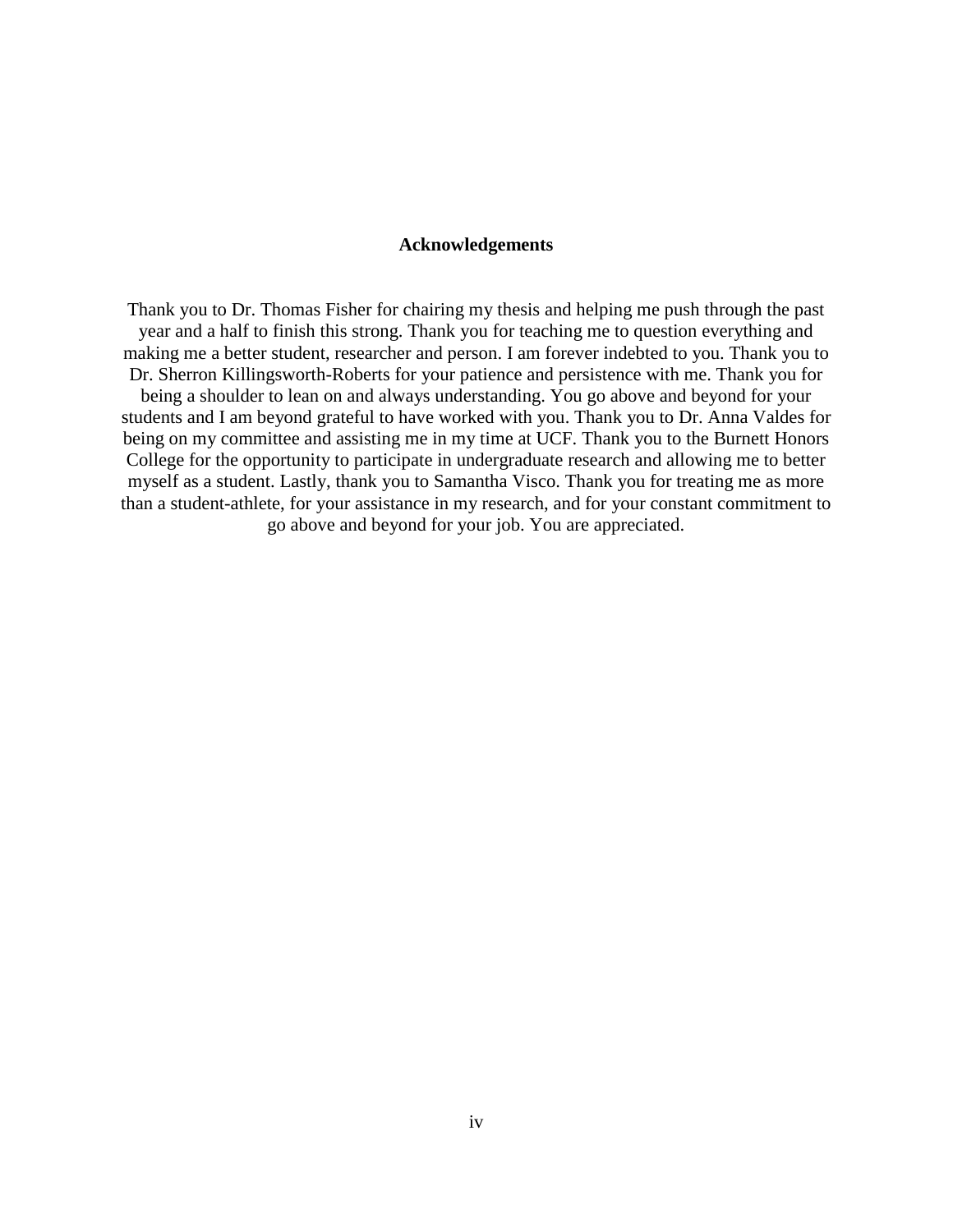## Table of Contents

| Chapter Seven: Final Conclusions, Recommendations and Future Research 21 |
|--------------------------------------------------------------------------|
|                                                                          |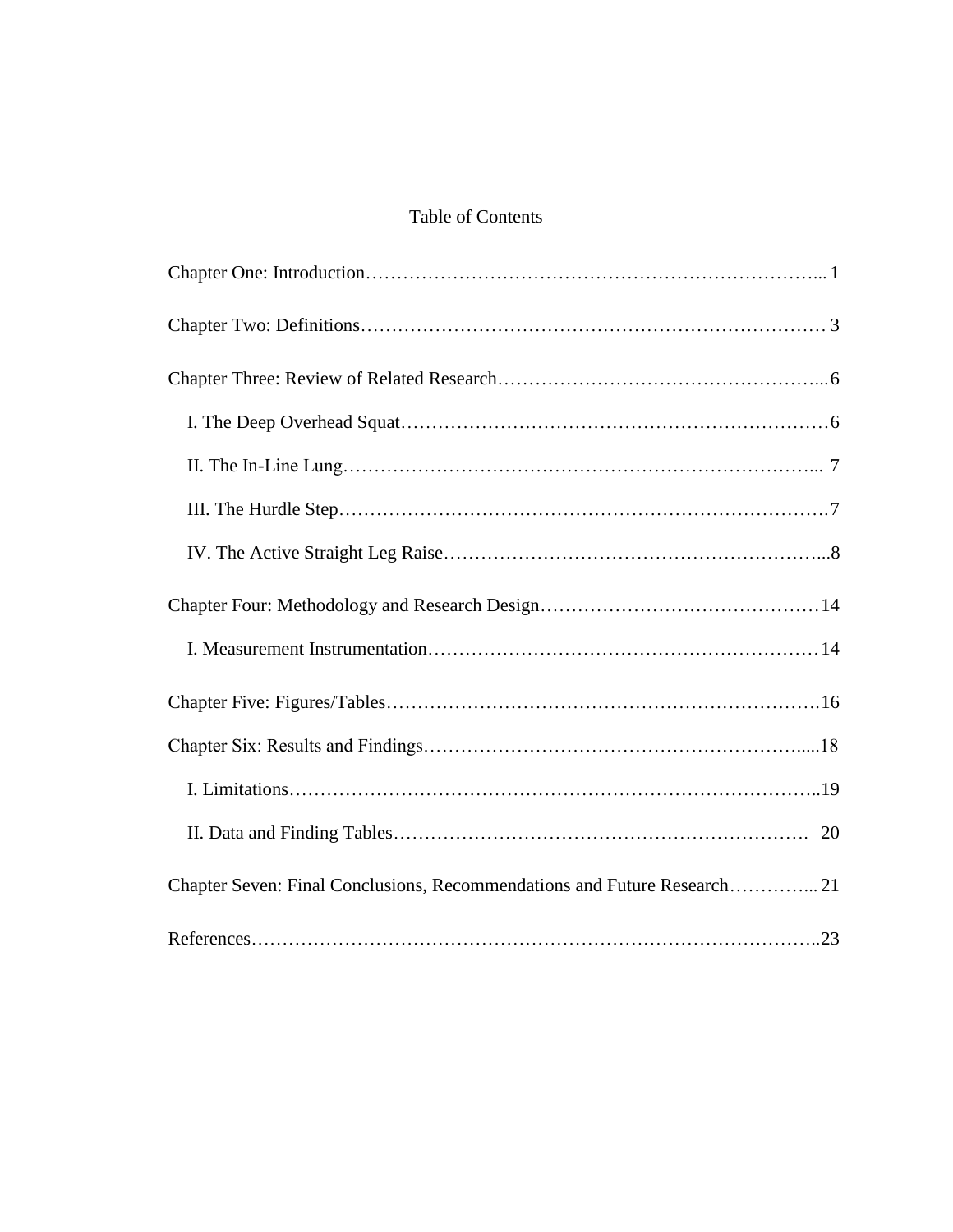## **LIST OF FIGURES**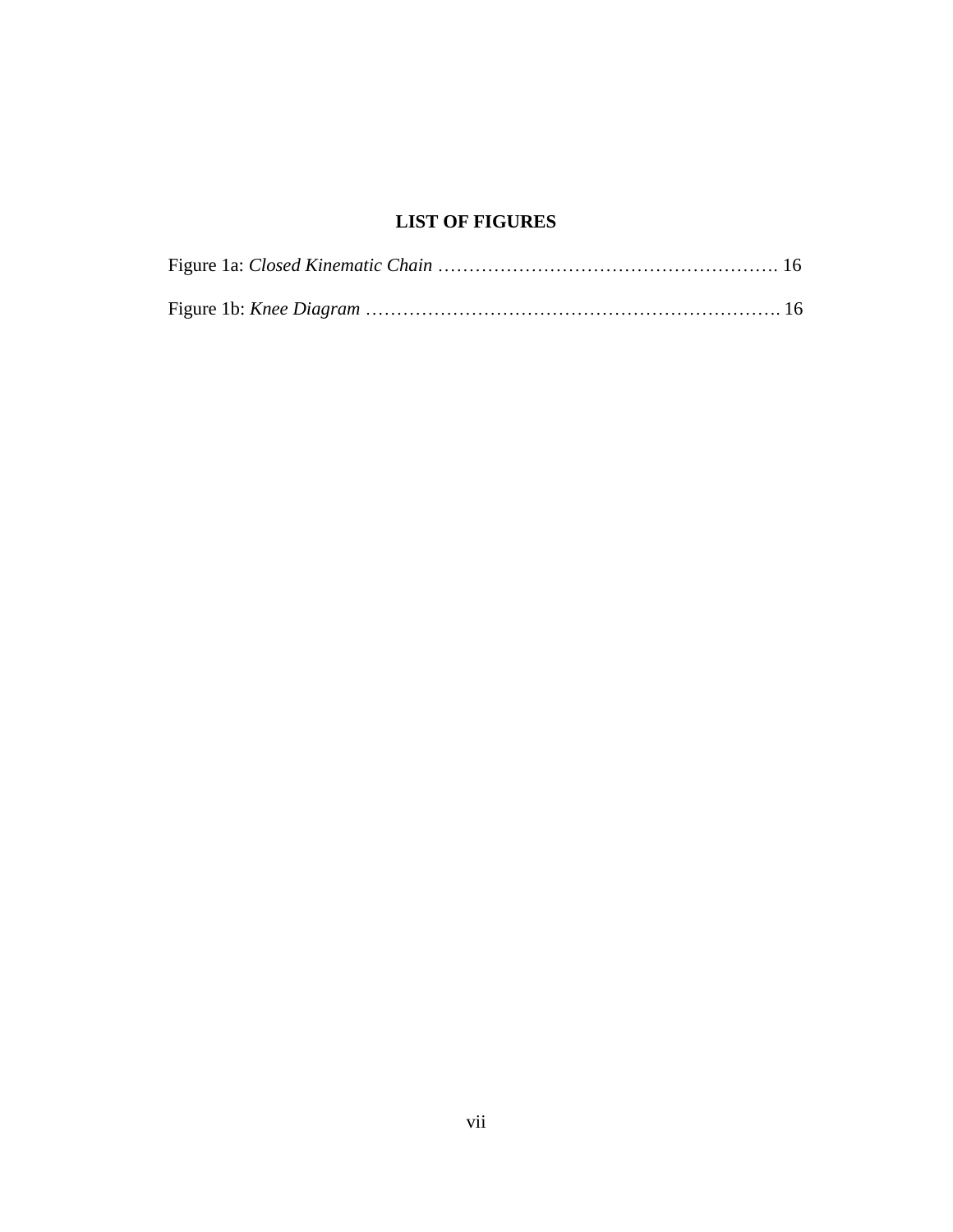## **LIST OF TABLES**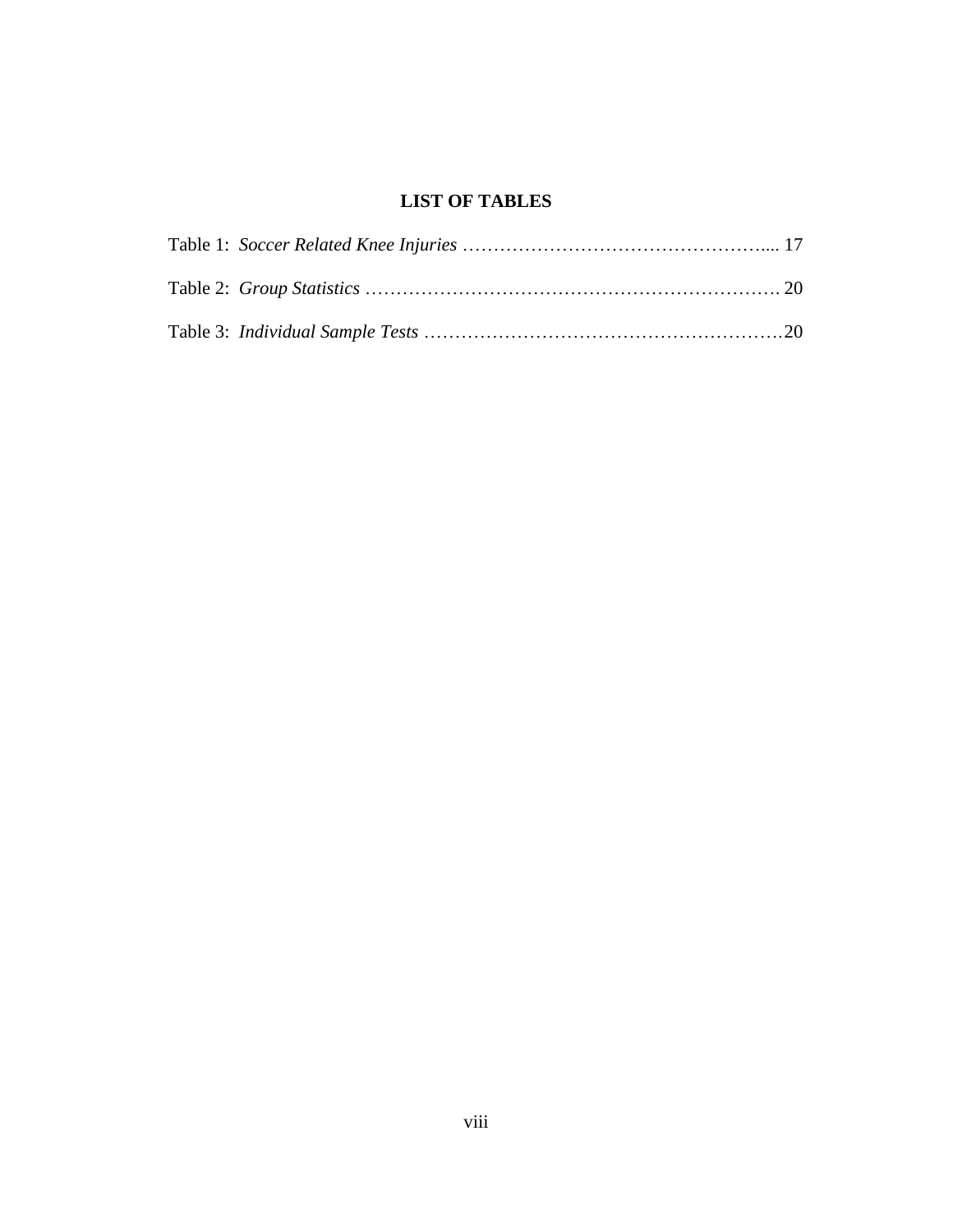## **Chapter One: Introduction**

The Functional Movement Screen<sup>1</sup> (FMS) invented in 1995 (Garrison, Westrick, Johnson, & Benenson, 2015), is a collective series of pre-participation tests that can be used as a screening tool to identify compensatory movements in athletes. It was developed to help predict the likelihood of an injury, and enhance performance by repairing these compensations. The Functional Movement Screen was developed as a tool to provide better communication between athletic trainers, physical therapists, and strength and conditioning coaches. It was originally intended to serve as objective data for statistical analysis, but evolved to the analysis of human performance and injury prevention (Garrison, Westrick, Johnson, & Benenson, 2015). FMS testing is a series of seven tests, each of which explore different movement deficiencies around the entire body. The tests include; deep squat, hurdle step, in-line lunge, active straight leg raise, trunk stability push-up, shoulder mobility, and rotary stability. Each test is graded on a scale of 0 to 3 relative to completion of certain movements in the specific exercise. To receive a 3, the athlete is able to perform the movement without aid or compensation. To receive a 2, the athlete is able to perform the movement, but must utilize poor mechanics and/or compensatory patterns to accomplish movement. To receive a 1, the athlete is not able to perform the movement, even with compensation. A zero is only given if the individual has accompanying pain. Although there are seven tests, this research is based solely on the lower extremity exercises and how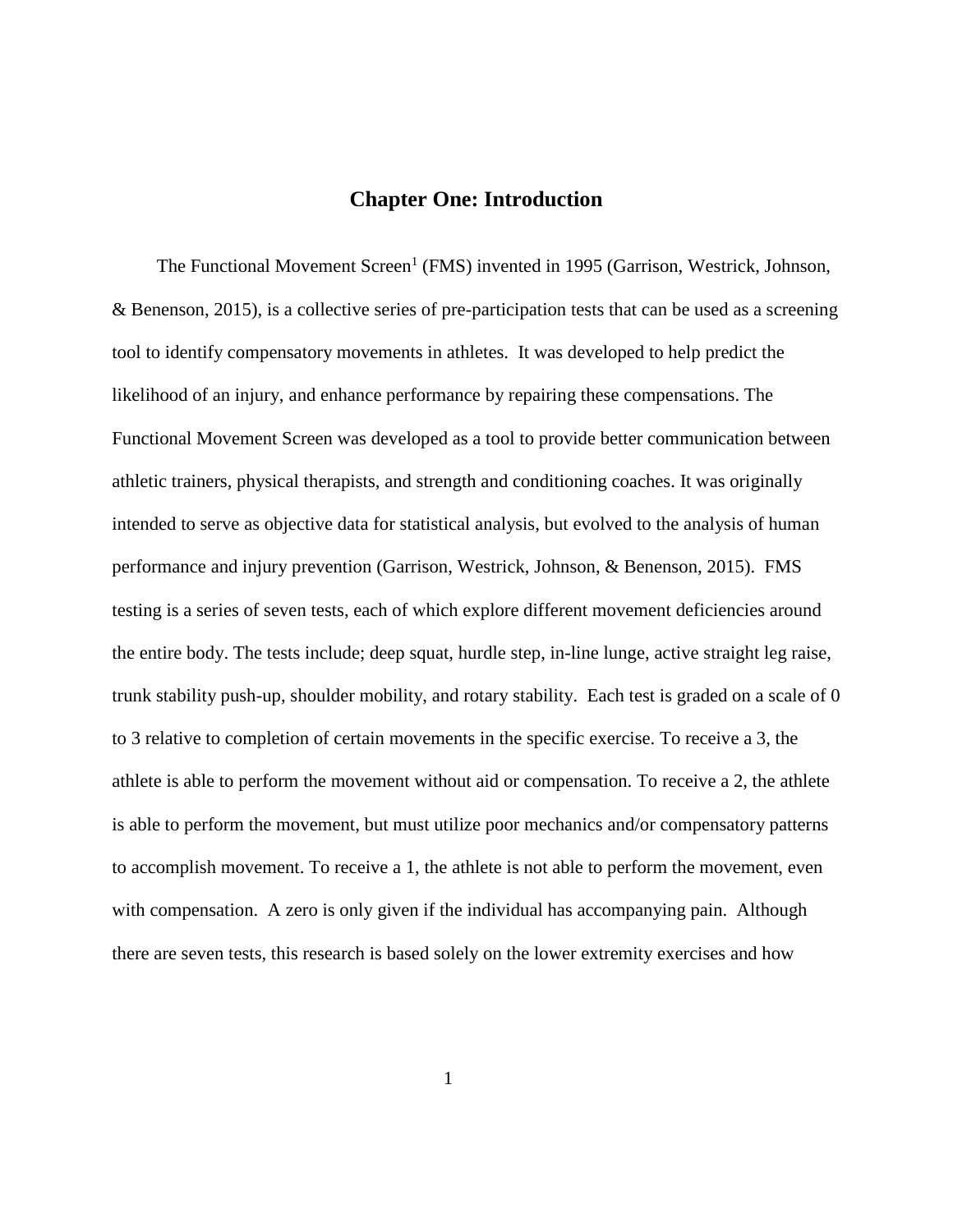indicative they can be in relation to anterior cruciate ligament injuries (Garrison, Westrick, Johnson, and Benenson, 2015).

The topic of ACL injuries has always been fascination because of personal experience with FMS testing. As a UCF women's soccer player, the team worked closely with Functional Movement Screening, and base preventative rehabilitation on the scores from the tests. Yet, each year spent playing at UCF, the season ended with multiple ACL injuries. Questions developed from these experiences to explore the effectiveness of the FMS in terms of its predictive nature. This research will include a literature review of the effectiveness of the Functional Movement Screen in the prevention of ACL injuries. This study will also examine 5 years of data from the UCF women's soccer team FMS scoring. Multivariate analysis, independent and dependent T-Tests and Leven's test ran this data. This study also investigated the reliability of the Functional Movement Screen and analyzed data about anterior cruciate ligament injuries among women's collegiate soccer players at a large public university in southeastern United States.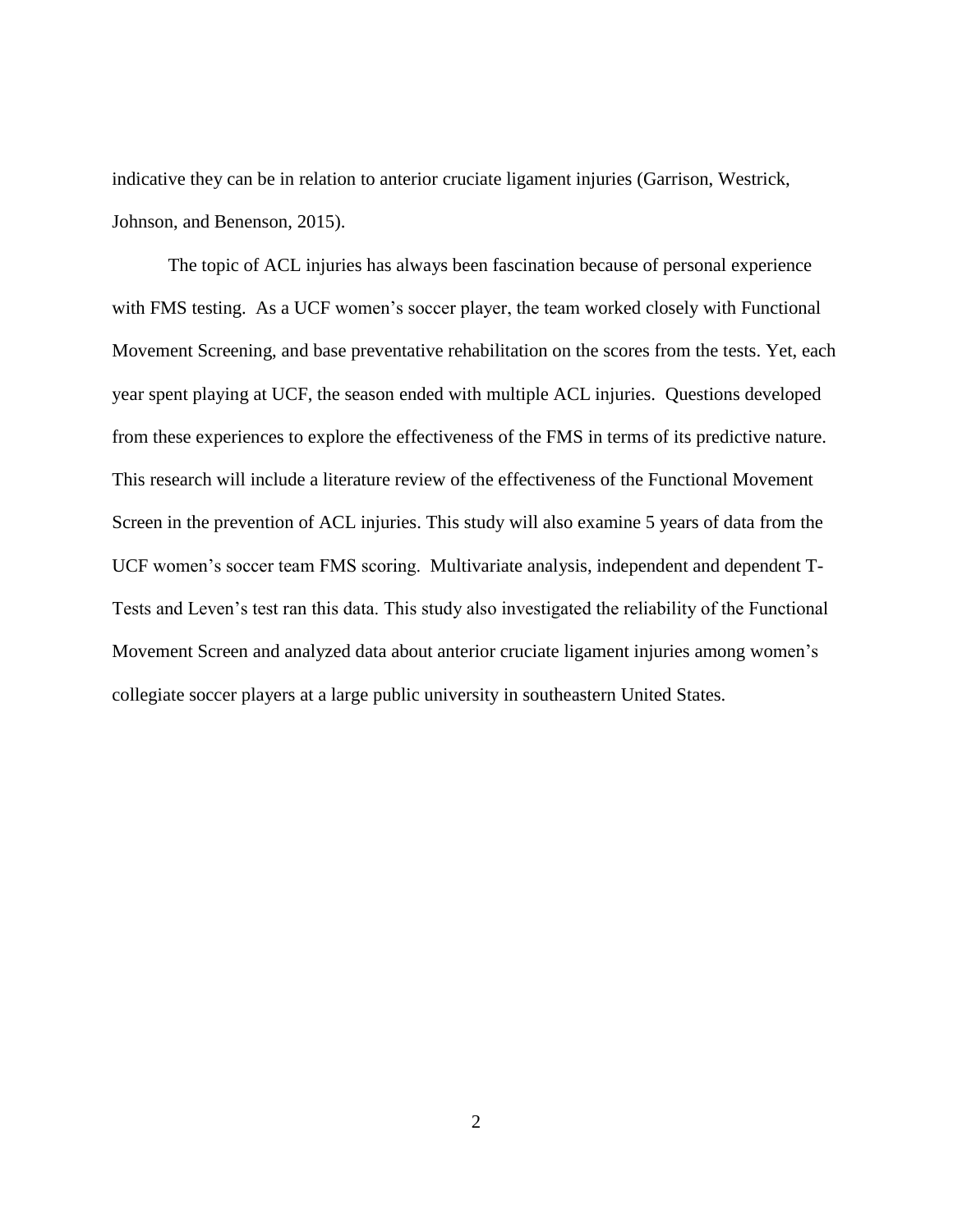## **Chapter Two: Definitions**

**<sup>16</sup>Anterior tibial displacement-** complete rupture of the anterior cruciate ligament can sometimes result in an anterior subluxation of the tibia up to 7mm in relevance to the femur (Garrison, Westrick, Johnson, & Benenson, 2015).

**<sup>12</sup>ASIS-** anterior superior iliac spine of the innominate bone (Garrison, Westrick, Johnson, & Benenson, 2015).

**<sup>2</sup>Bilateral symmetrical mobility**- a basic body plan in which the left and right sides of the body can be divided into approximate mirror images of each other along the midline. Mobility is the flexibility of each limb in the assigned plane of motion (Mohamed, Useh, & Mtshali, 2012). **<sup>6</sup>Calcaneus-** the scientific name for the heel (Garrison, Westrick, Johnson, & Benenson, 2015). **<sup>5</sup>Closed kinetic chain-** are physical exercises performed where the hand (for arm movement) or foot (for leg movement) is fixed in space and cannot move. The extremity remains in constant contact with the immobile surface, usually the ground or the base of a machine (Huston, & Wojtys, 1996).

**<sup>10</sup>Dorsiflexion-** the backward flexion of the hand or foot (dorsi=upper/superior) (Garrison, Westrick, Johnson, & Benenson, 2015)

<sup>1</sup>**Functional Movement Screen**- The Functional Movement Screen<sup>1</sup> (FMS) invented in 1995, is a collective series of pre-participation tests that can be used as a screening tool to identify compensatory movements in athletes, to help further predict the likelihood of an injury, and enhance performance by fixing these compensations (Garrison, Westrick, Johnson, & Benenson, 2015).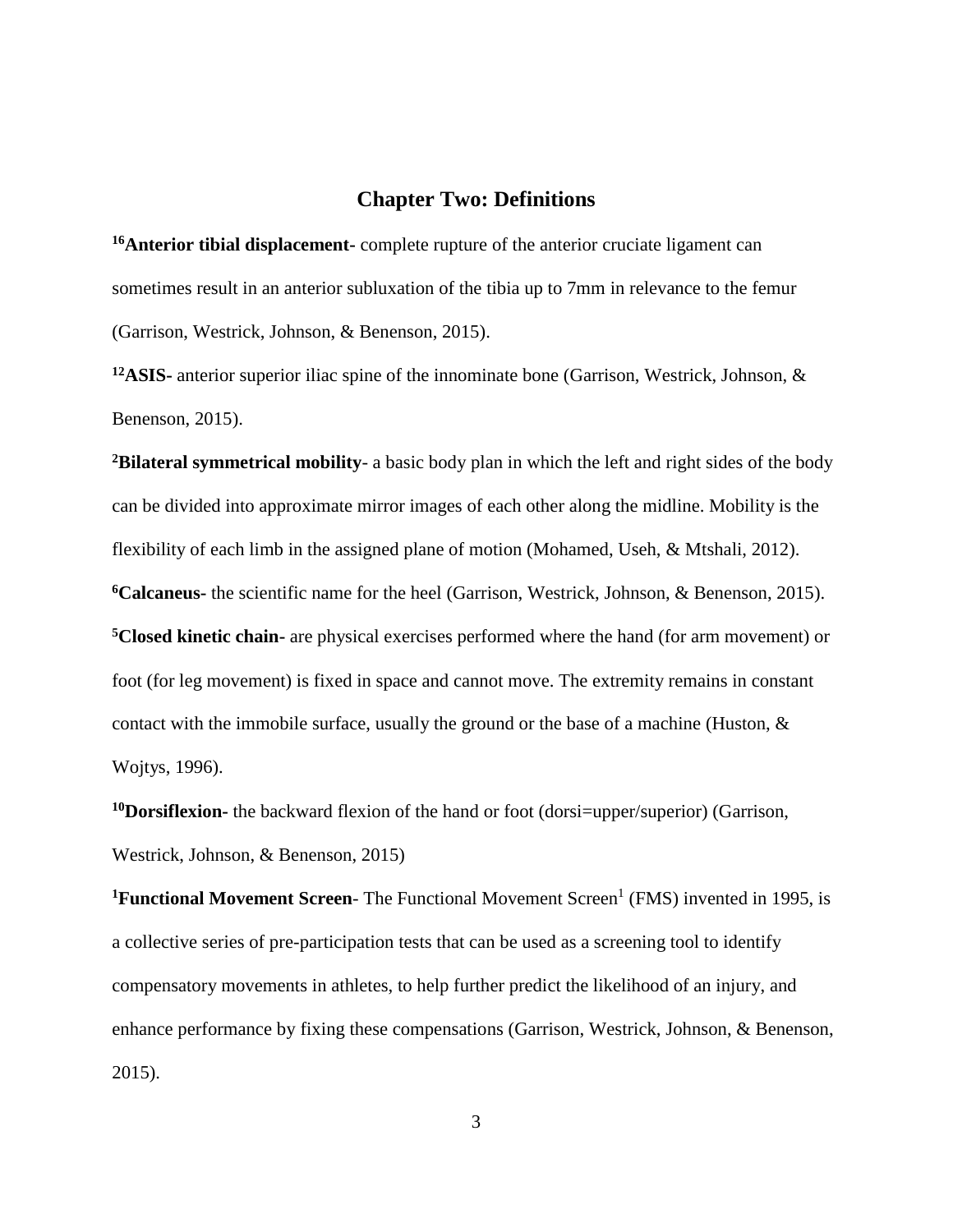**<sup>3</sup>Latissimus dorsi-** either of a pair of large, roughly triangular muscles covering the lower part of the back, extending from the sacral, lumbar, and lower thoracic vertebrae to the armpits (Mohamed, Useh, & Mtshali, 2012).

**<sup>11</sup>Malleous-** a bony projection on either side of the ankle (Arendt, Egel, & Dick, 2012)

**<sup>9</sup>Open kinetic chain**- are exercises that are performed where the hand or foot is free to move (Garrison, Westrick, Johnson, & Benenson, 2015)

**<sup>4</sup>Pelvic rhythm-** occurs when one bends forward, a combined movement of the pelvis and lumbar spine occurs. This motion when done correctly and efficiently can help increase the value of the pelvic rhythm (Mohamed, Useh, & Mtshali, 2012).

**<sup>7</sup>Pronated-** turn or hold (a hand, foot, or limb) so that the palm or sole is facing downward or inward (Mohamed, Useh, & Mtshali, 2012).

**<sup>8</sup>Rectus femoris-** the biggest of the quadriceps family, located most anterior (Arendt, Egel, & Dick, 2012).

**<sup>13</sup>Title IX Law-** No person in the United States shall, on the basis of sex, be excluded from participation in, be denied the benefits of, or be subjected to discrimination under any education program or activity receiving federal financial assistance (Fulstone, Chandran, Barron, & DiPietro, 2016).

**<sup>17</sup>Torque-** is the force applied by the muscles through a moment arm of a given length, at a given angle to the joint (Mohamed, Useh, & Mtshali, 2012).

**<sup>15</sup>Valgus-** a deformity involving oblique displacement of part of a limb away from the midline (Mohamed, Useh, & Mtshali, 2012).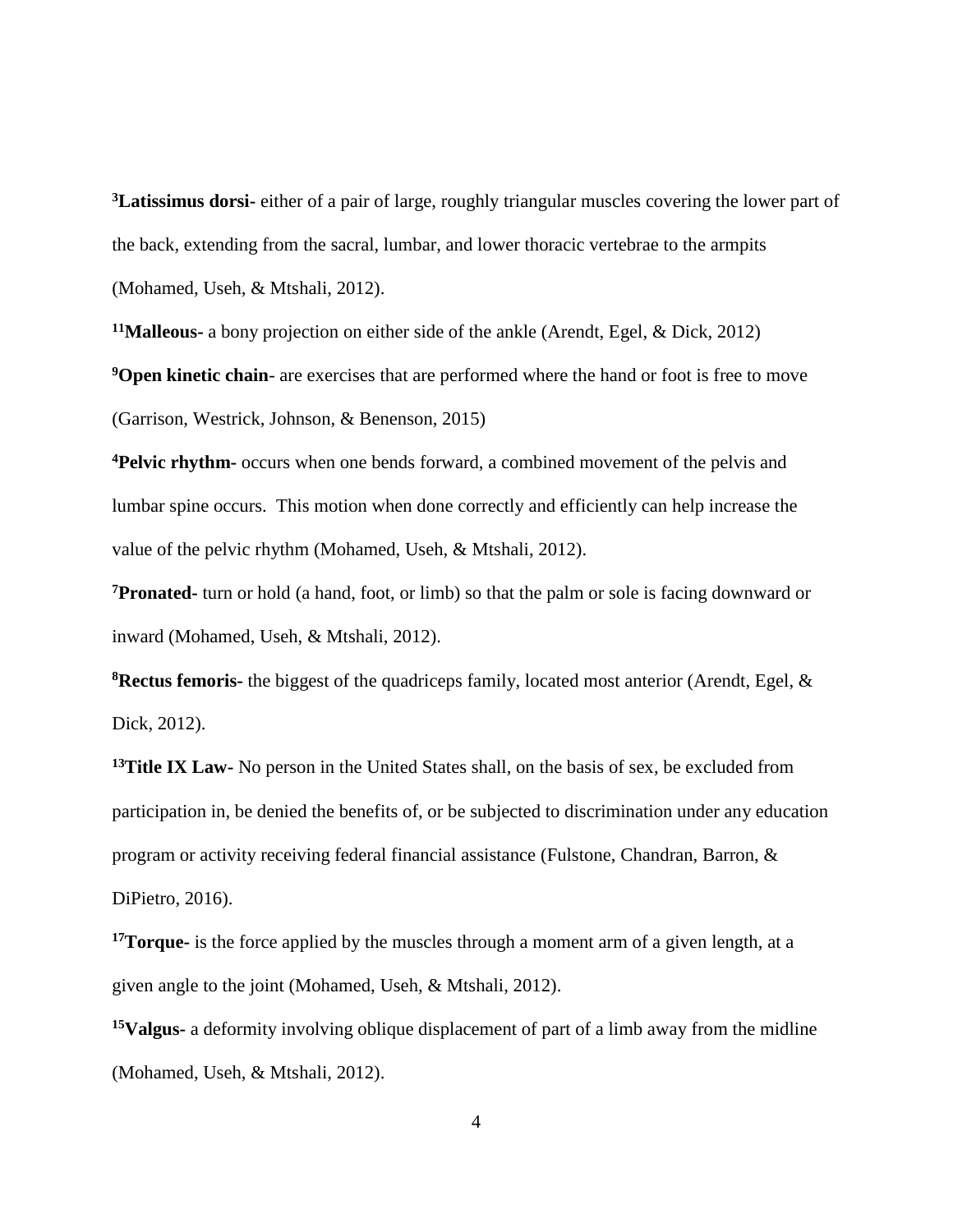**Vastus medialis-** the most medial of the quadriceps muscles (Arendt, Egel, & Dick, 2012).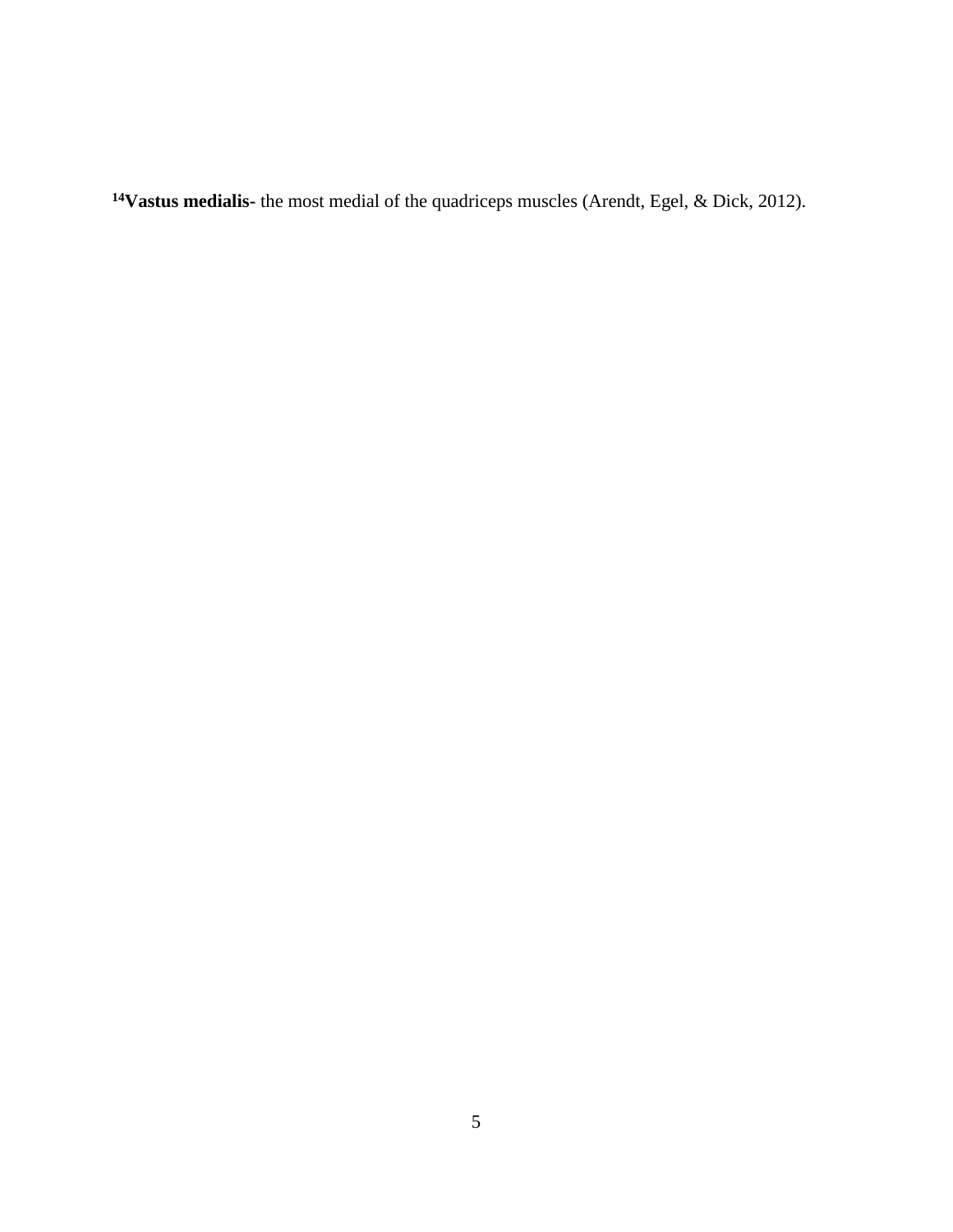## **Chapter Three: Review of Related Research**

The Functional Movement Screen is comprised of seven tests, but only four were used for this research. The following section explains each individual test: the deep overhead squat, the in-line lunge, the hurdle step, and the active straight leg-raise.

#### I. **The Deep Overhead Squat**

The deep overhead squat assesses bilateral, symmetrical mobility<sup>2</sup> of the shoulders and spine. To achieve symmetrical mobility of the spine, the subject must be flexible in their joints, and latissimus dorsi<sup>3</sup>. The squat also tests pelvic rhythm. Pelvic rhythm<sup>4</sup> occurs when bending forward and a combined movement of the pelvis and lumbar spine occurs (Garrison, Westrick, Johnson, & Benenson, 2015). This motion, when performed correctly and efficiently, can help increase the score of the overhead squat. The squat also tests flexion (bending) of the knee and hip joints, and the closed kinetic-chain dorsiflexion of the ankles (See Figure 1-A, page 16). Closed kinetic-chain<sup>5</sup> exercises occur when the extremity (leg) is in a fixed space and cannot move. The feet remain in constant contact with the floor, which acts as the immobile surface. The deep overhead squat is assessed on a scale of 0-3. A bar is held above the head with the calcaneus<sup>6</sup> (heel) placed on a wooden bar. The bar helps shift the weight and creates a mechanical advantage to increase core stability. If the feet are pronated<sup>7</sup> (facing outwards), or a spine tilt is present, a point is deducted. The objective is to achieve 90 degrees parallel, with the spine erect and the shoulders locked-out during the entire movement. This test can measure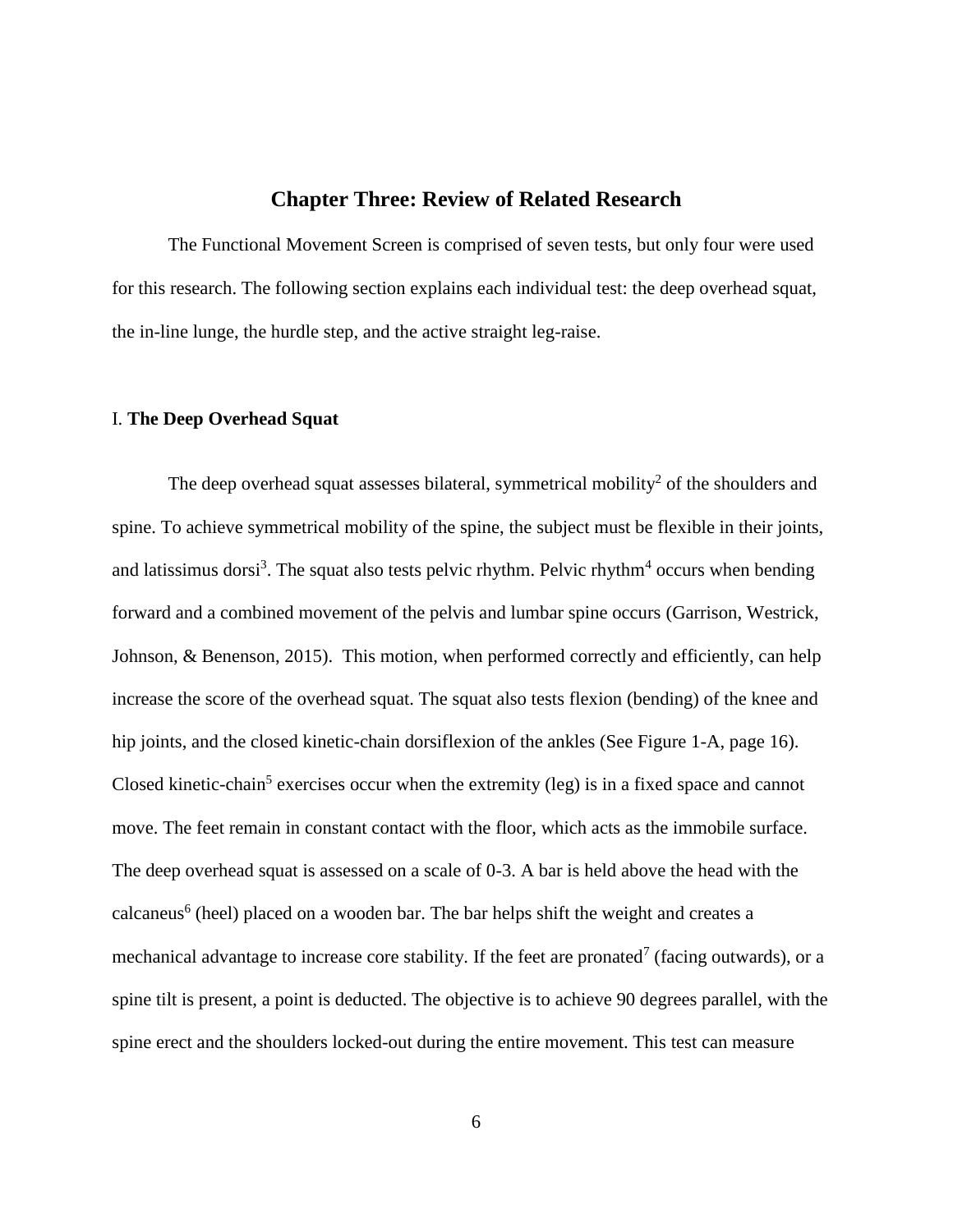deficiencies in hip flexibility, coordination, and pelvic rhythm (Letafatkar, Hadadnezhad, Shojaedin, & Mohamadi, 2014).

#### **II. The In-Line Lunge**

The in-line lunge targets movements that will focus on rotational, decelerating and lateral abilities. When scoring, the tester's body trunk is challenged to resist rotation. The torso, knee, ankle, and hip stability are all tested, along with rectus femoris $<sup>8</sup>$  (quadriceps) flexibility, and</sup> dorsiflexion<sup>9</sup> (bending of the foot) of the ankle. The objective of this test is to balance through a complete lunge, while holding a stick behind the back. The purpose of the stick is to align the spine, while preventing rotation of the hips. Points are deducted if rotation is present in the torso, or if the knee extends over the foot in the lunge position (Garrison, Westrick, Johnson, & Benenson, 2015).

#### **III. The Hurdle Step**

The hurdle step also tests balance, coordination, and stability in the hips and torso. A bar is placed 12 inches above the ground. The athlete is instructed to step over it with no rotation, and have the ability to bring their foot straight over the bar. This test assesses maximal open kinetic chain,  $9$  step-leg-dorsiflexion<sup>10</sup> of the ankle. An open kinetic chain exists when either the upper or the lower extremities are free to move. The hurdle step assesses stability of the knee and ankle**.** The athlete receives a score of three when the hips, knees, and ankles remain aligned in the sagittal plane (divides the body in to left and right). The dowel and hurdle must also remain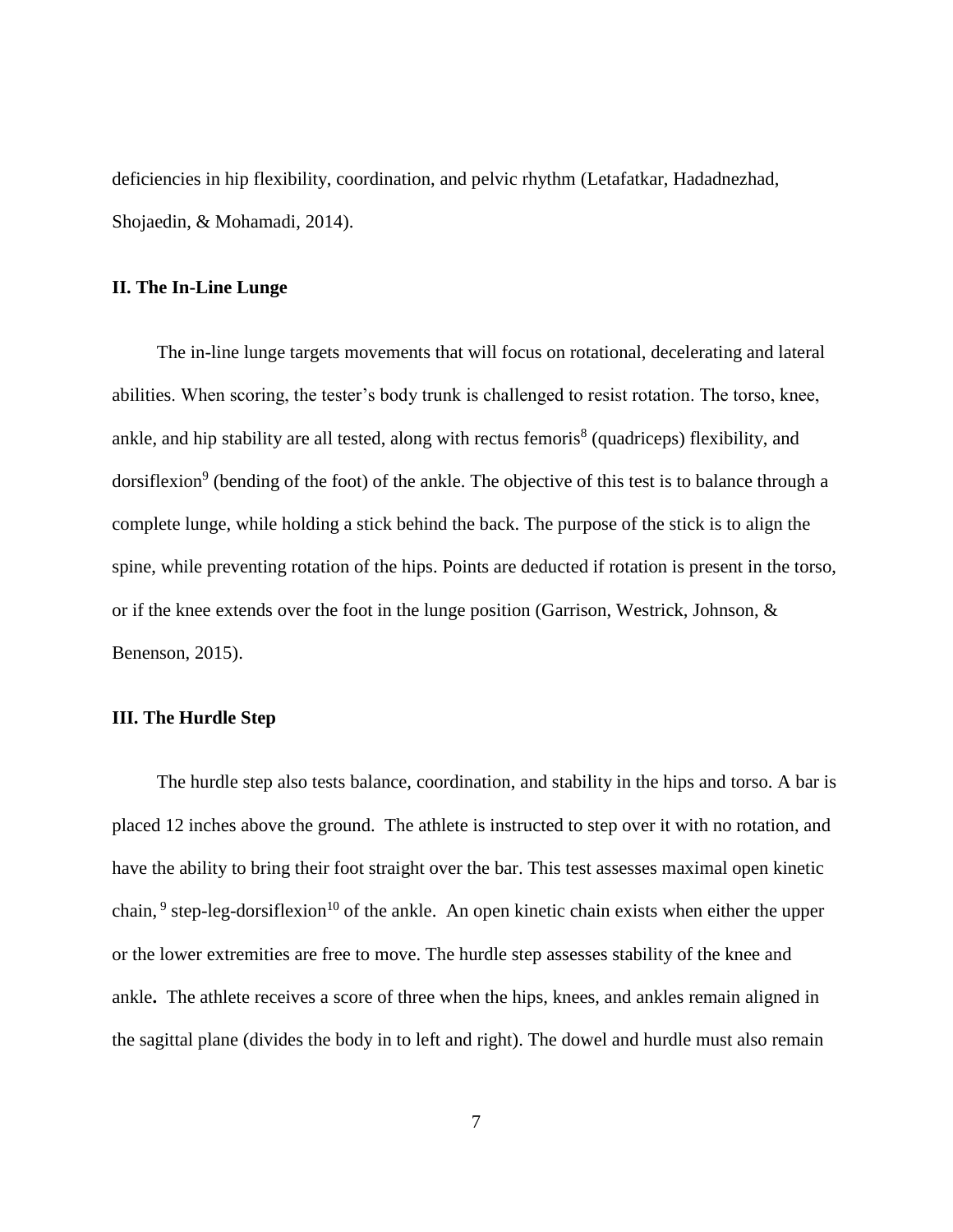parallel, with limited to no movement in the lumbar (lower) back. To receive a two, there is movement in the lumbar spine, the alignment is lost between the hips, knees and ankles, and the dowel does not remain parallel (Letafatkar, Hadadnezhad, Shojaedin, & Mohamadi, 2014).

#### **IV. The Active Straight Leg Raise**

The last test, active straight leg raise, disassociates the lower extremity while maintaining stability in the torso. The straight leg-raise assesses the hamstring, gastrocnemius (calf), and soleus flexibility, while maintaining a stable pelvis, and active extension (straightening) of the opposite leg. To receive a score of three on this test, a vertical line of the malleolus<sup>11</sup> (bony prominence on each side of the ankle) must reside between mid-thigh and  $\text{ASIS}^{12}$  (anterior superior iliac spine on the innominate bone). The non-moving limb must remain in neutral position. Once the elevated leg begins to drop below the joint line, points are deducted (Letafatkar, Hadadnezhad, Shojaedin, & Mohamadi, 2014).

Many of the ligaments, tendons, and muscles associated with the knee are placed under a great deal of stress during soccer activities. In particular, the anterior cruciate ligament (ACL) is one of the most commonly torn ligaments of the knee. (See Figure 2, page 16). The ACL is one of the four main ligaments in the leg that connect the femur to the tibia. Located anteriorly, the ACL is responsible for stabilizing the knee, while also preventing hyperextension. Since the 1970s and the arrival of the Title IX  $law<sup>13</sup>$ , there has been a dramatic increase in women's participation in athletics, and in turn, the number of ACL injuries in female athletes has increased as well (Fulstone, Chandran, Barron, & DiPietro, 2016).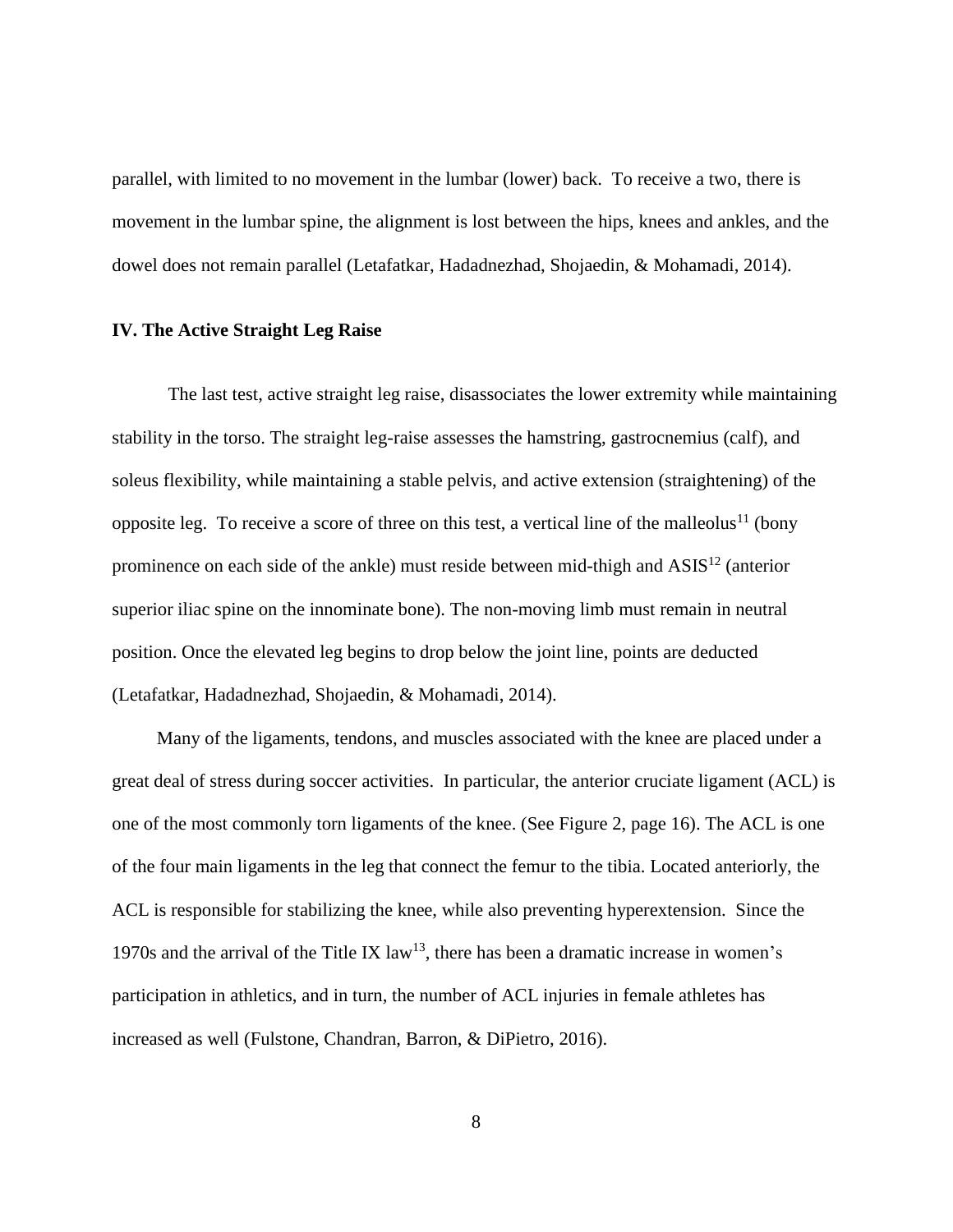According to Dr. Elizabeth A. Arendt (2012), "Women soccer players were two times more likely than their male counterparts to have an ACL injury as the result of player contact and three times more likely to obtain such an injury through noncontact mechanisms (p. 534)." The ACL has become one of the most common injuries in soccer. Specifically in females, 58.3% of the athlete's ACL injuries were noncontact (Agel, Arendt, & Bershadsky, 2016). Questions have arisen as to the extent this injury can be prevented. FMS testing has become a common resource to help in the prevention process.

In a study published by *International Journal of Sports Physical Therapy*, one hundred physically active athletes between the ages of 18 and 25 performed FMS testing and were evaluated on the correlation between their scores and how prone the subjects were to injury. Letafatkar, Hadadnezhad, Shojaedin, & Mohamadi, (2014) found that of the 100 subjects, 35 suffered an acute lower extremity (ankle  $= 20$ , knee  $= 15$ ) injury in practice or competition. An odds ratio was calculated at 4.70, meaning that an athlete had an approximately 4.7 times greater chance of suffering a lower extremity injury during a regular competitive season if they scored less than 17 on the FMS (p. 1).

If athletes are 4.7 more times likely to experience a lower extremity injury based upon the predictive score from FMS, a preventative rehabilitation program must be created. For example, if the athlete received a score of two on the deep overhead squat, the preventative program would focus on vastus medialis<sup>14</sup> (superior medially to the patella) strengthening, hip mobility, and overall leg flexibility (Letafatkar, Hadadnezhad, Shojaedin, & Mohamadi, 2014). These exercises such as gluteus bridges, hamstring stretching, and proper landing technique exercises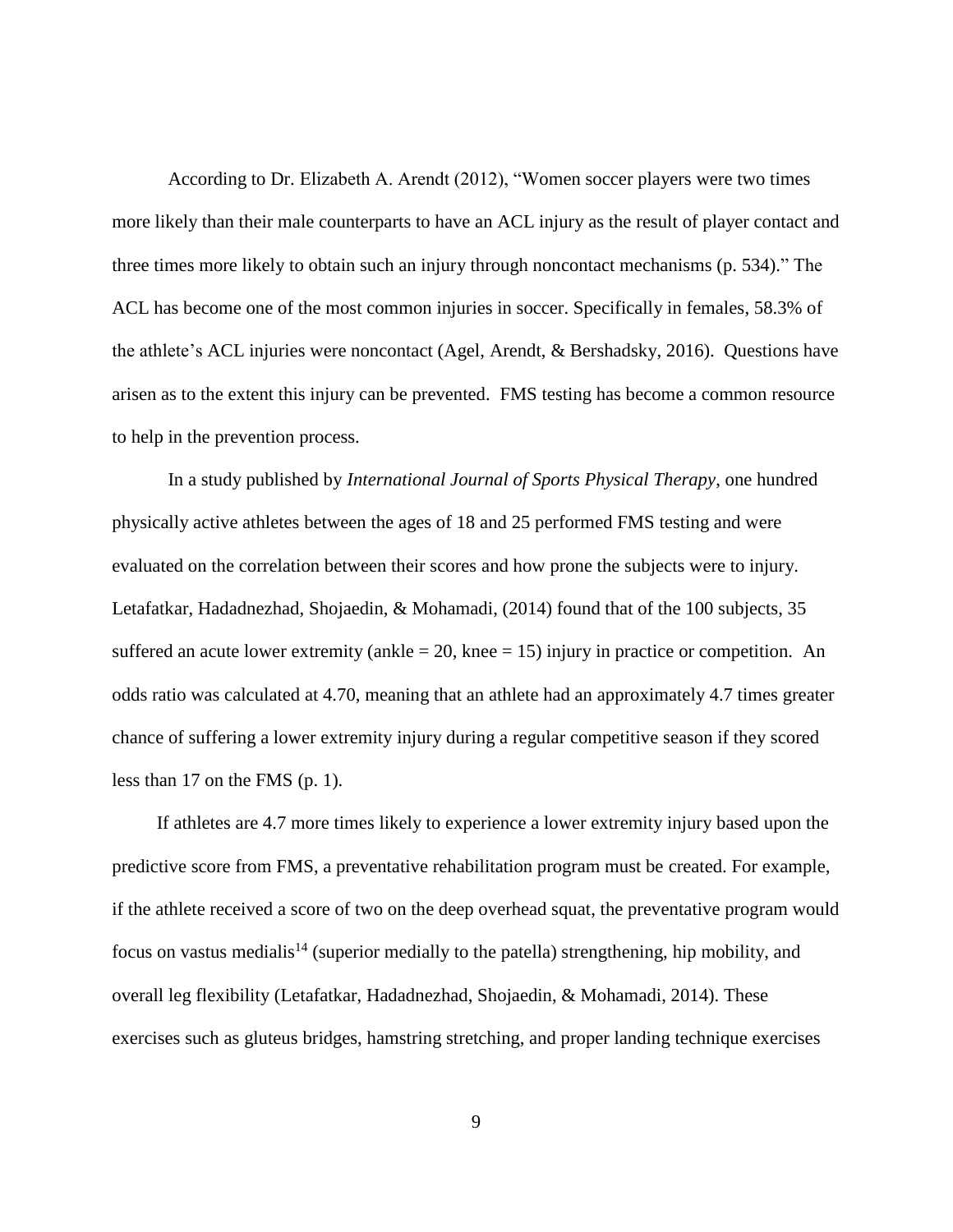may be performed through proper static stretching every day. Each stretch of the hamstring, gluteus and quadriceps will be held for approximately 15 to 20 seconds, and focus primarily on achieving full range of motion. For vastus medialis strengthening, weighted quadriceps extensions, together with lateral lunges, can be beneficial. If the athlete scores below a three on the in-line lunge, attention shifts to hip stability along with and thoracic spine mobility.

Regarding lower extremity injuries, tears of the ACL have become the most common. One study by Voskanian in 2013 explored ACL injuries among post-pubescent female collegiate athletes. Voskanian found, "Females have a higher tendency to have risky landing patterns that are associated with ACL injury. The majority of ACL injuries occur during landing from a jump or sudden deceleration. The ACL has been shown to be under higher degrees of stress when the knee is in extension or only minimally flexed (such as 5–20 degrees as opposed to 60 degrees) and when it is under valgus<sup>15</sup> stress (knee internal rotation) which are common mechanisms in female athletes who have injured their ACL" (Shimokochi & Shultz, 2008). Females tend to land from a jump in a more erect position than males (insufficient knee and hip flexion). They also have greater hip internal rotation and hip adduction when decelerating or landing (Barber-Westin, Noyes, Smith, & Campbell, 2009). Their movements involve more internal rotation of the hip along with external rotation at the tibia than males, leading to increased knee valgus (Huston, & Wojtys, 1996). Together, these tendencies increase forces on the knee and are associated with greater risk for ACL injury. The combination of riskier landing patterns and insufficient neuromuscular adaptations leads to greater ACL stress **(**Renstrom, Ljungqvist, Arendt, Beynnon, Fukubayashi, Garrett, & Engebretsen, 2008**)**. Adequate musculature strength,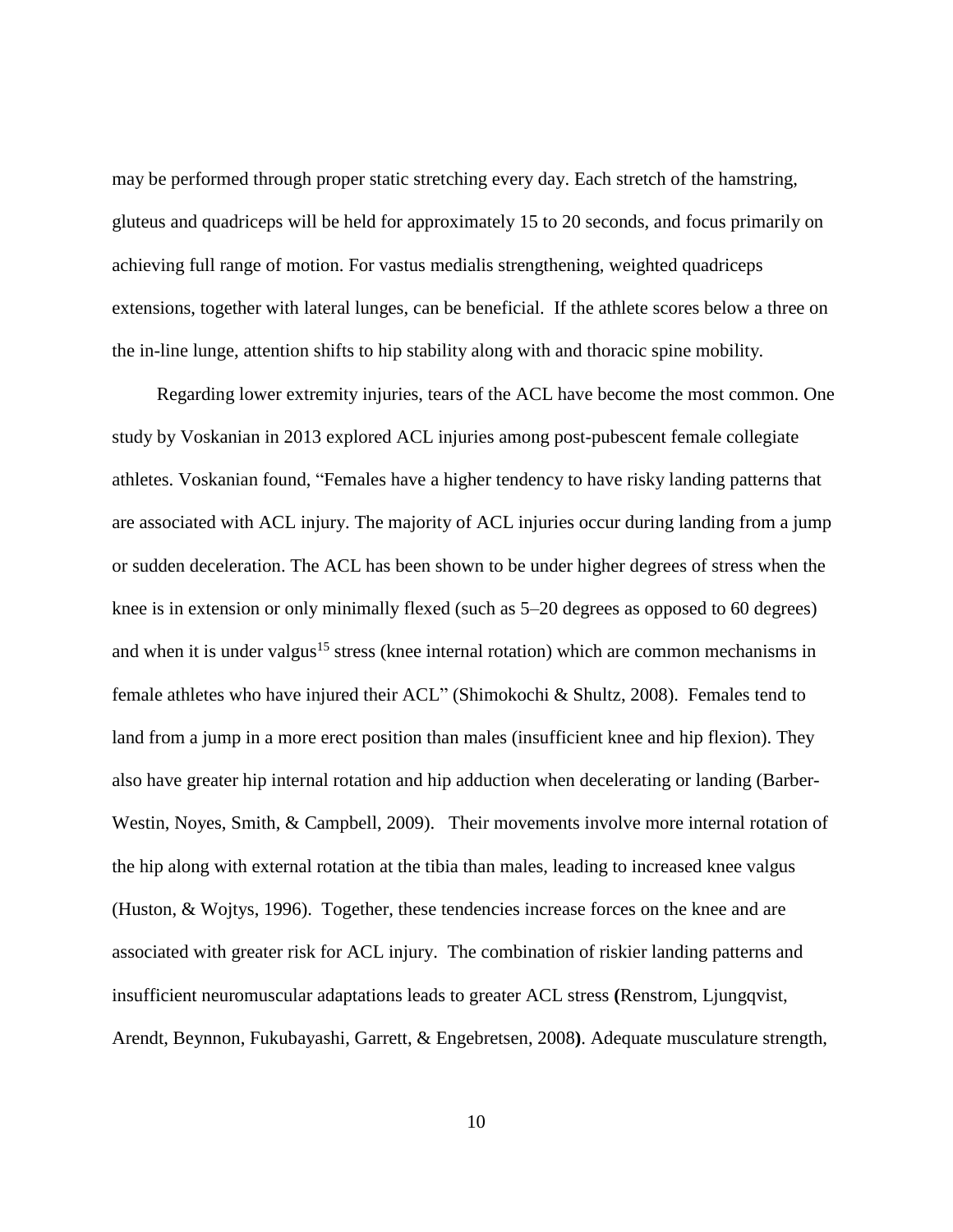along with appropriate muscle recruitment and timing, are important aspects of knee stability. The hamstrings are instrumental in ACL prevention. As the main knee flexor, they provide an opposing force to anterior tibial displacement<sup>16</sup> (Renstrom, Ljungqvist, Arendt, Beynnon, Fukubayashi, Garrett, & Engebretsen, 2008). However, muscle strength is only one factor. Muscle preference and recruitment are also important for knee stability. Studies have shown that females take longer to generate maximum hamstring torque<sup>17</sup>, and have more quadriceps than hamstring activation than their male counterparts, predisposing them to ACL injury **(**Malinzak, Colby, Kirkendall, Yu, & Garrett, 2001).

Female athletes were examined by the *Internal Journal of Sports Medicine* to evaluate the reason for their injury. They compared the results among all male and female collegiate soccer players. Table 1 (page 17) refers to a study done by the NCAA Injury Surveillance System (Fulstone, Chandran, Barron, & DiPietro, 2016). This NCAA study illustrated past years of NCAA athletes who have had ACL injuries, how they happened, the setting, and the competition level. All are important factors when determining the probability of tearing the ACL. The Functional Movement Screen has attempted to prevent the likelihood of an ACL tear. As stated by Voskanian (2013), hamstring strength is key to ACL tear prevention protocol. From the Functional Movement Screen, hamstring deficits detected from the active straight leg raise (scores of 0-2) can then be strengthened in a preventative program.

The University of Central Florida women's soccer team requires exercises such as gluteus bridges, hamstring curls; Romanian deadlift (RDL), eccentrics, and proper landing technique are incorporated in to a thirty-minute program performed twice a week. For example, Player A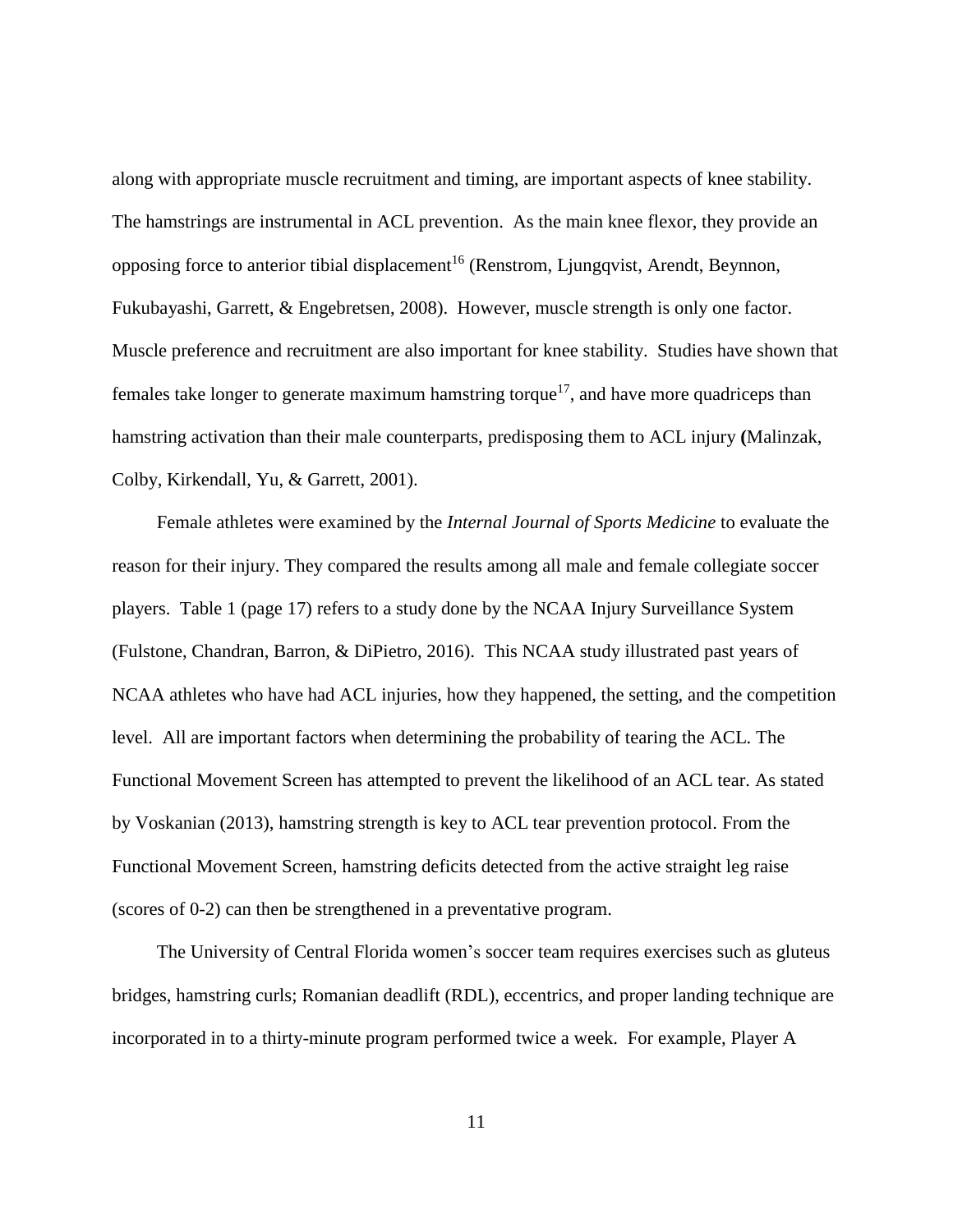scored a 2 on the deep overhead squat, 2.5 on the in- line lunge, 3 on the hurdle step, and 3 on the active straight leg raise. Player A was 5'6" and weighed 128 pounds. She has a history of one ACL tear in her pre-collegiate career. Player A has torn her ACL twice since participating in FMS testing along with three years of collegiate Division I soccer. She tore her ACL twenty games in to the season, due to a non-contact injury. Although player A had a history of knee injury, her FMS scores appear unreliable. Her preventative rehabilitation did not work, as she was predisposed to ACL injury.

 Player B scored a 2 on the deep overhead squat, 3 on the in-line lunge, 2 on the hurdle step, and 3 on the active straight leg raise. Player B was 5'6" and weighed 140 pounds. She had no prior history of injury, and fully participated in preventative rehabilitation. She suffered an ACL tear, seventeen games in to the season from a noncontact injury.

 Player C scored a 3 on the deep overhead squat, 2 on the in- line lunge, 2 on the hurdle step, and 2 on the active straight leg raise. Player C was 5'4" and weighed 120lbs. She has a history of one ACL tear from her pre-collegiate career. Player C has suffered two ACL tears in one and half years with no actual collegiate playing time. She was medically "red-shirted" during her freshman year after suffering both ACL injuries in practice contact.

 These three players actively participated in preventative rehabilitation exercises consisting of: hip mobility exercises, side lying hip abduction, iliotibial tract stretches, supine ball pull-ins, single leg RDL's, single leg squats, clock lunges, planks, and single leg squats. Their scores averaged on the deep overhead squat 2.3, 2.5 on the in-line lunge, 2.3 on the hurdle step, and 2.6 on the straight leg raise. "The overall incidence rate of a second ACL injury within 24 months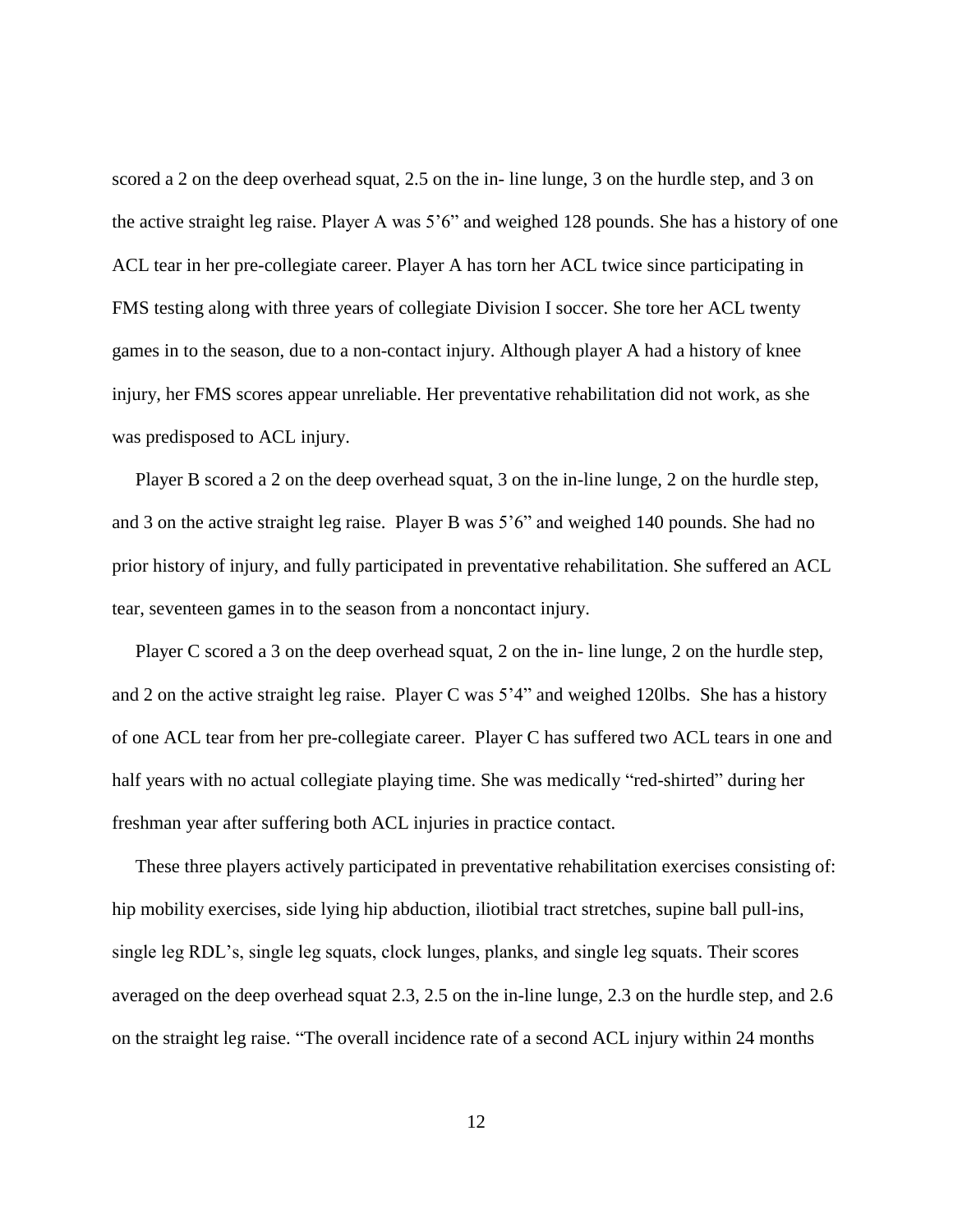after ACLR and RTS (1.39/1000 AEs) was nearly 6 times greater (IRR, 5.71; 95% CI, 2.0-22.7;  $P = .0003$ ) than that in healthy control participants (0.24/1000 AEs). The rate of injury within 24 months of RTS for female athletes in the ACLR group was almost five times greater (IRR, 4.51; 95% CI, 1.5-18.2; P = .0004) than that for female controls (Paterno, Rauh, Schmitt, Ford, & Hewitt, 2014). Two of the three subjects tore an ACL within the 24-month period even with an FMS score that was indicative of little to no imbalances. This suggested that the FMS testing should scrutinized in conjunction with other baseline tests.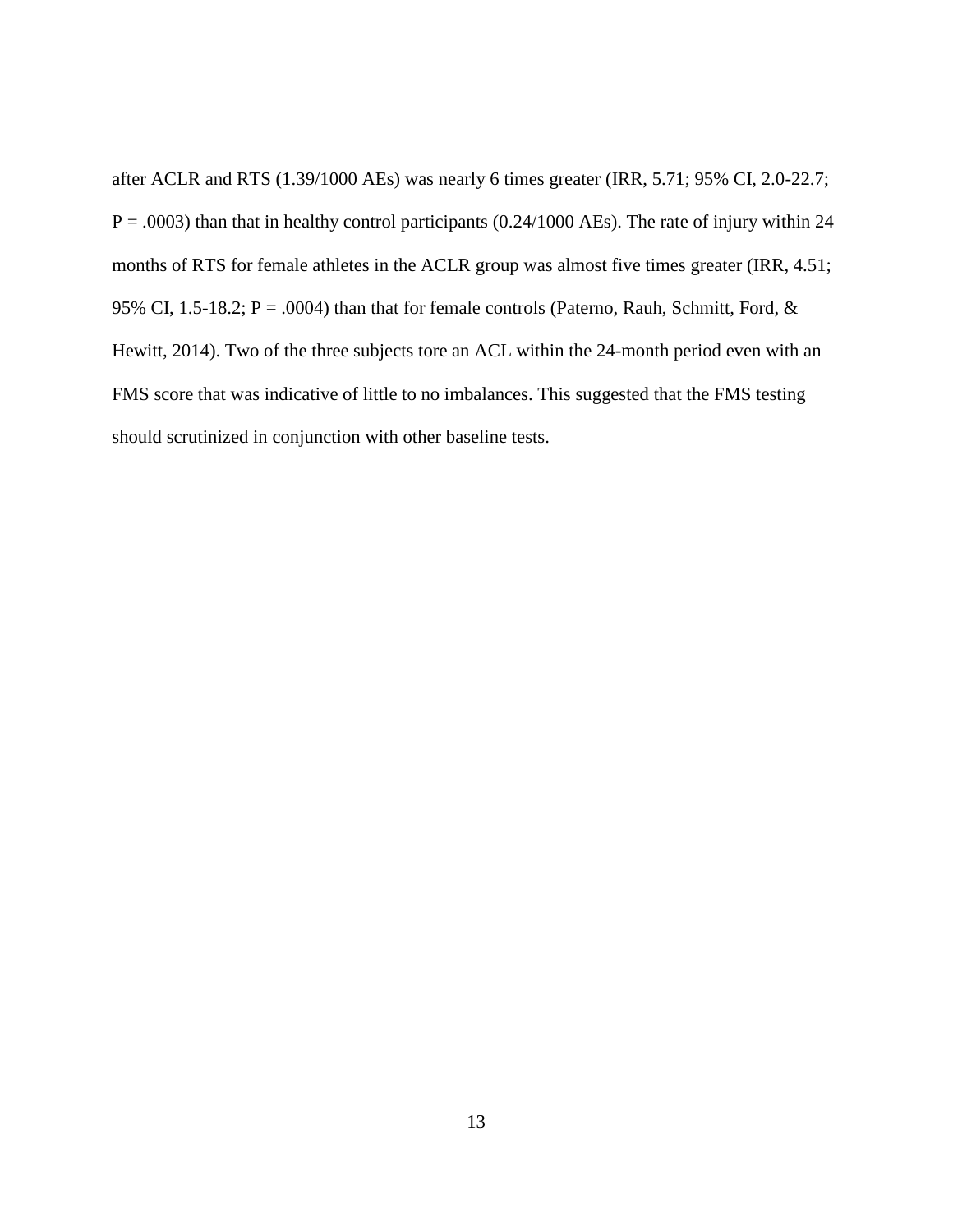## **Chapter Four: Methodology and Research Design**

To examine the Functional Movement Screen and its relevance in prevention of ACL injuries, an interdisciplinary, multi-phase literature review was conducted. First, the Functional Movement Screen lower extremity tests were examined. Articles and studies were drawn from journals, books, and databases in the field of Exercise Science, Athletic Training, and Medicine. Once this research was analyzed, further review of anterior cruciate ligament tears in women collegiate soccer was conducted. This study also examined 5 years of FMS scoring of the women's soccer team from the University of Central Florida. The study consisted of 43 participants, 29 in the control group and 14 in the test group (those who suffered and ACL tear). They were females, ages 18-23, and of fit manner. Those who were in the control group were acknowledged with the condition of '0.' Those in the test group were acknowledged with the condition of '1.'

#### **I. Measurement Instrumentation**

Multivariate analysis, independent and dependent T-Tests and Leven's test were conducted. The analyses revealed correlations between vastus medialis deficiencies and ACL tears, the lack of proper prevention techniques and ACL tears, and the greater number of women affected and ACL tears. Literature tables were used to organize and graphically represent correlations (See Table 2, page 20). As discussed, four tests specifically apply to lower body injuries. These scores, assessed by one athletic trainer, may lack validity. The Functional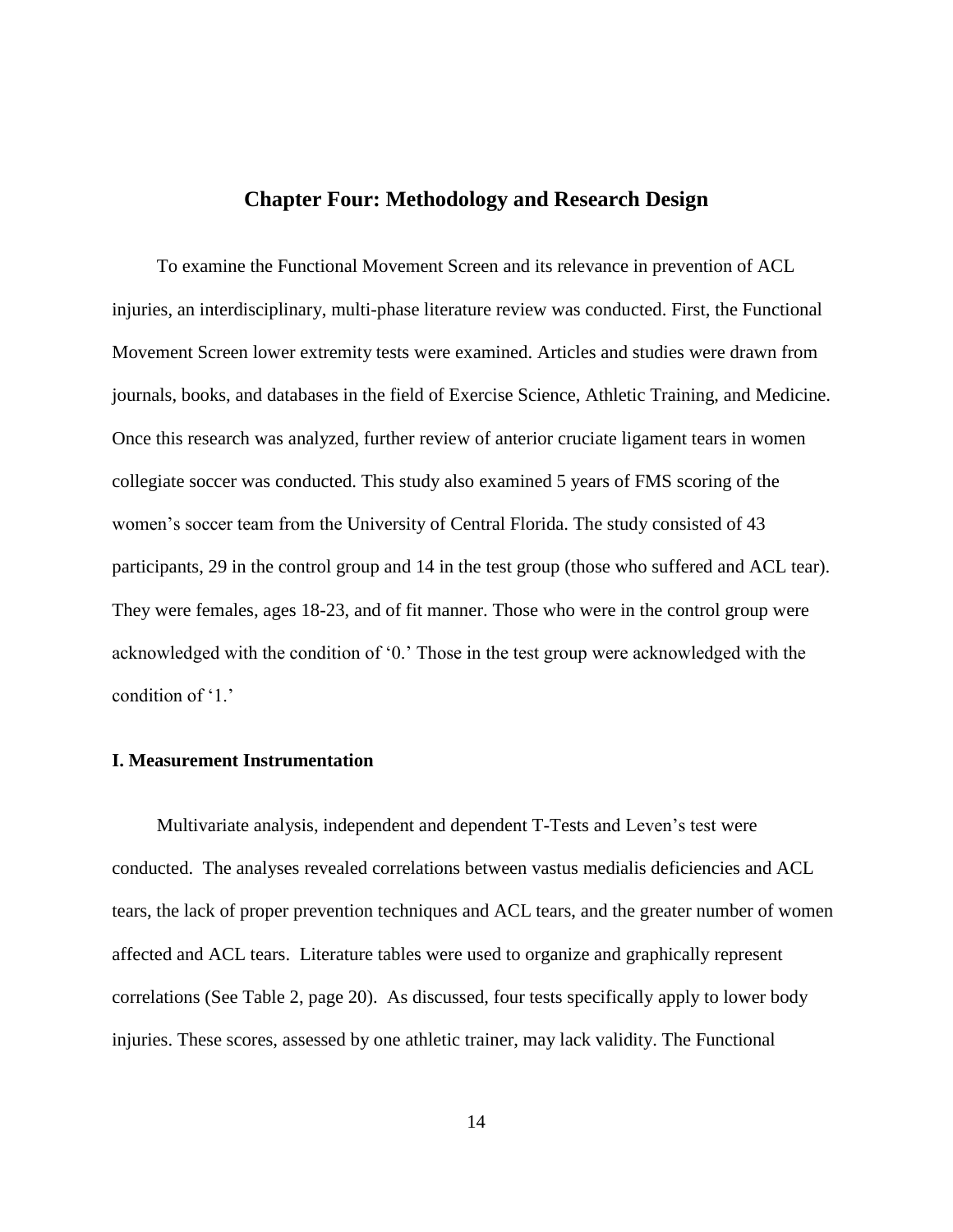Movement Screen was not predictive for this small population of female collegiate athletes. It has been used a preventative measure in many different environments. This study will further examine the effectiveness of the Functional Movement Screen in women's collegiate soccer players. The study will examine the likelihood of ACL injury in specific populations, risk factors contributing to ACL injury, and attempt to answer the question of the validity and reliability of the FMS test.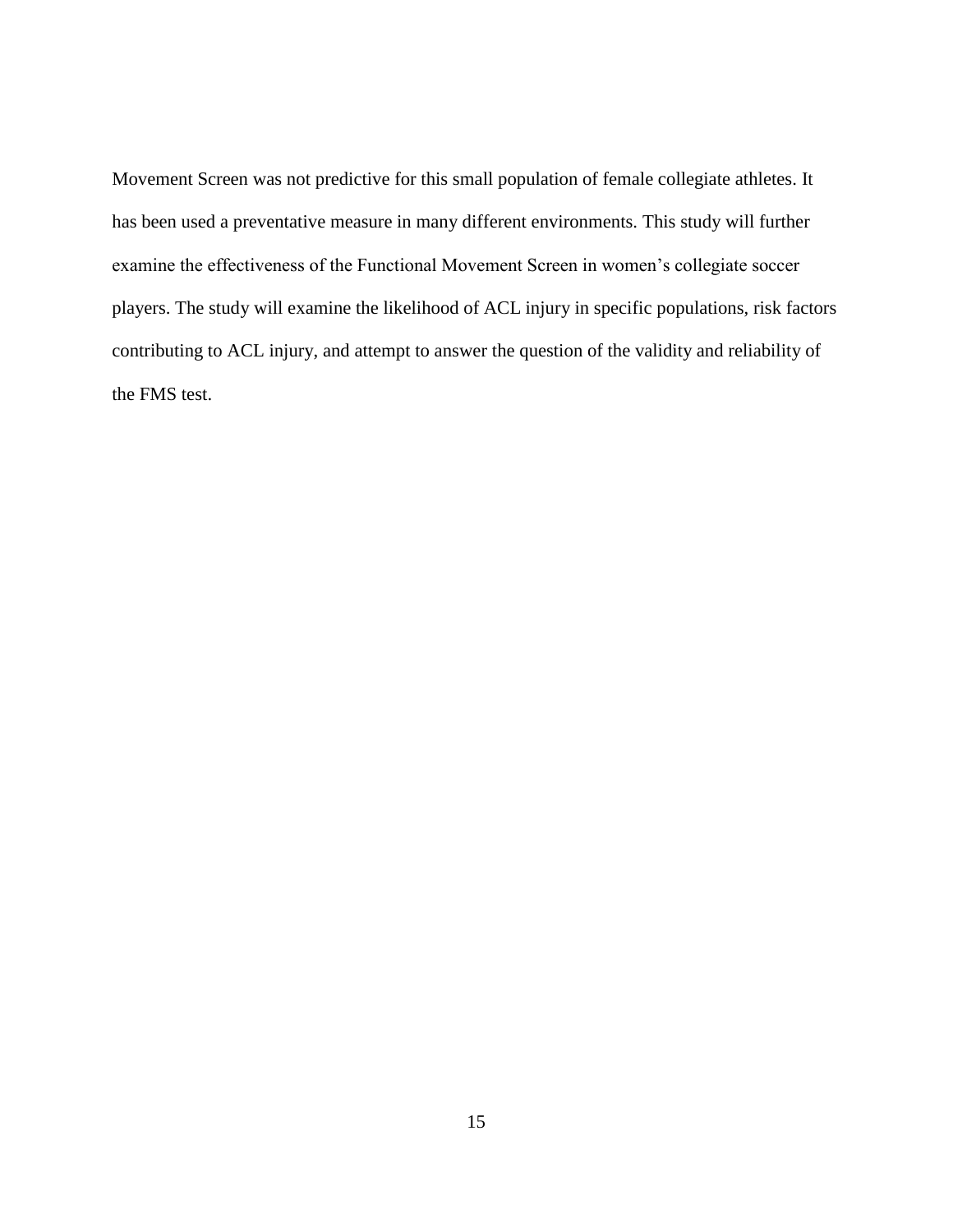## **Chapter Five: Figures/Tables**



Figure 1-A. Saurab Sharma, Assistant Professor, Kathmandu University School of Medical Sciences Follow. (2015, June 22). 1. Biomechanics of ankle joint subtalar joint and foot. Retrieved February 13, 2018, from https://www.slideshare.net/saurabsharma/1-ankle-joint-biomechanics-2015-saurab



Figure 1-B. What is the MCL? (n.d.). Retrieved February 13, 2018, from http://www.theknee.com/mclmedial-collateral-ligament/what-is-the-mcl-medial-collateral-ligament/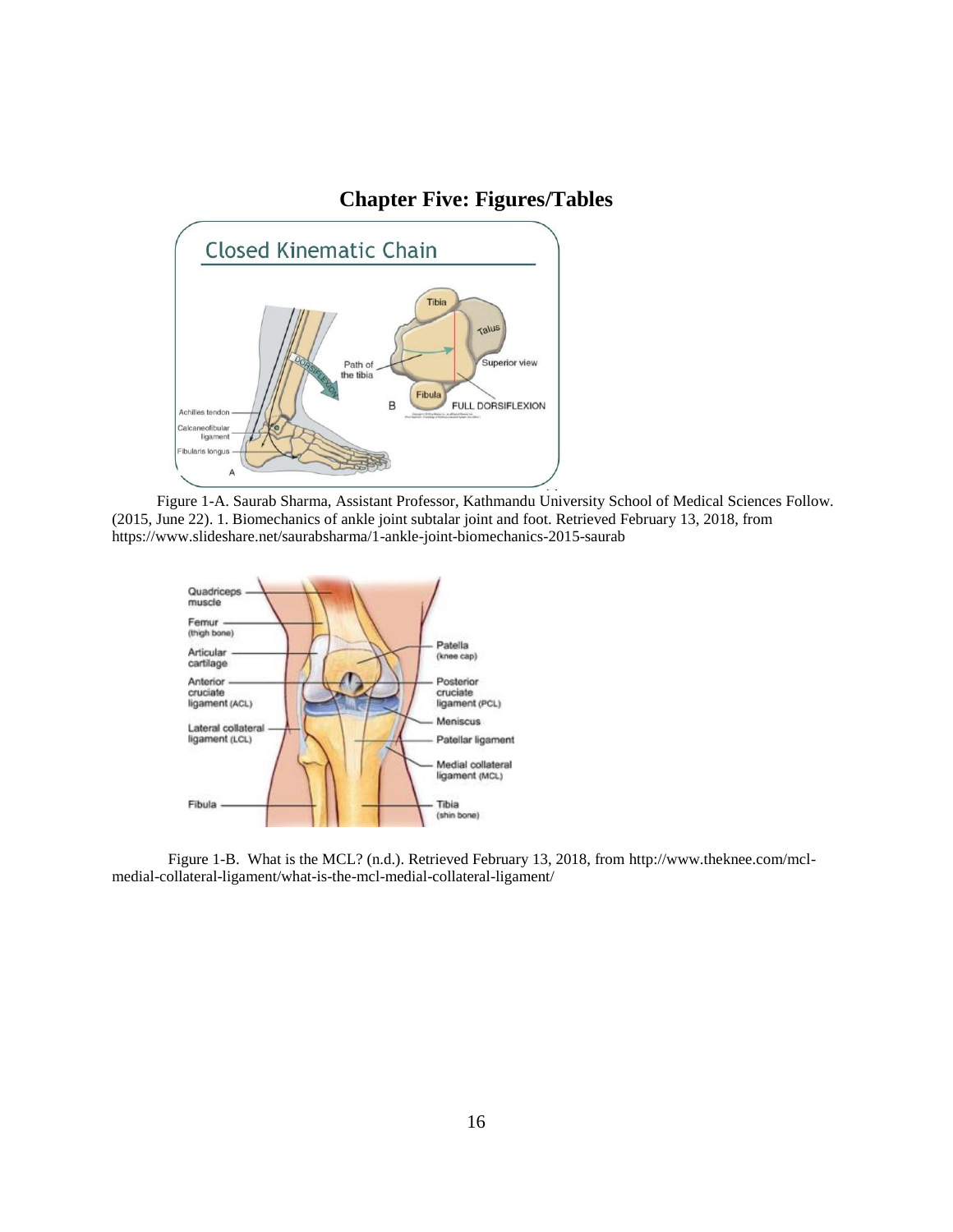## **Table 1 Frequency of soccer-related knee injuries: NCAA ISS 2004– 2009.**

|                           | <b>Women</b> | Men       |  |  |  |  |  |
|---------------------------|--------------|-----------|--|--|--|--|--|
| Origin                    |              |           |  |  |  |  |  |
| <b>New</b>                | 554 (89%)    | 417 (90%) |  |  |  |  |  |
| Recurrent                 | 69 (11%)     | 49 (10%)  |  |  |  |  |  |
| <b>Contact</b>            |              |           |  |  |  |  |  |
| Yes                       | 412 (63%)    | 311 (65%) |  |  |  |  |  |
| No                        | 239 (37%)    | 165 (35%) |  |  |  |  |  |
| <b>Setting</b>            |              |           |  |  |  |  |  |
| Game                      | 335 (51%)    | 233 (49%) |  |  |  |  |  |
| Practice                  | 327 (49%)    | 247 (51%) |  |  |  |  |  |
| <b>Competition level</b>  |              |           |  |  |  |  |  |
| Division I                | 332 (50%)    | 213 (44%) |  |  |  |  |  |
| <b>Division</b><br>II/III | 330 (50%)    | 267 (56%) |  |  |  |  |  |

Table 1. Received from Fulstone, D., Chandran, A., Barron, M., & DiPietro, L. (2016). Continued Sex-Differences in the Rate and Severity of Knee Injuries among Collegiate Soccer Players: The NCAA Injury Surveillance System, 2004–2009. *International Journal of Sports Medicine, 37*(14), 1150-1153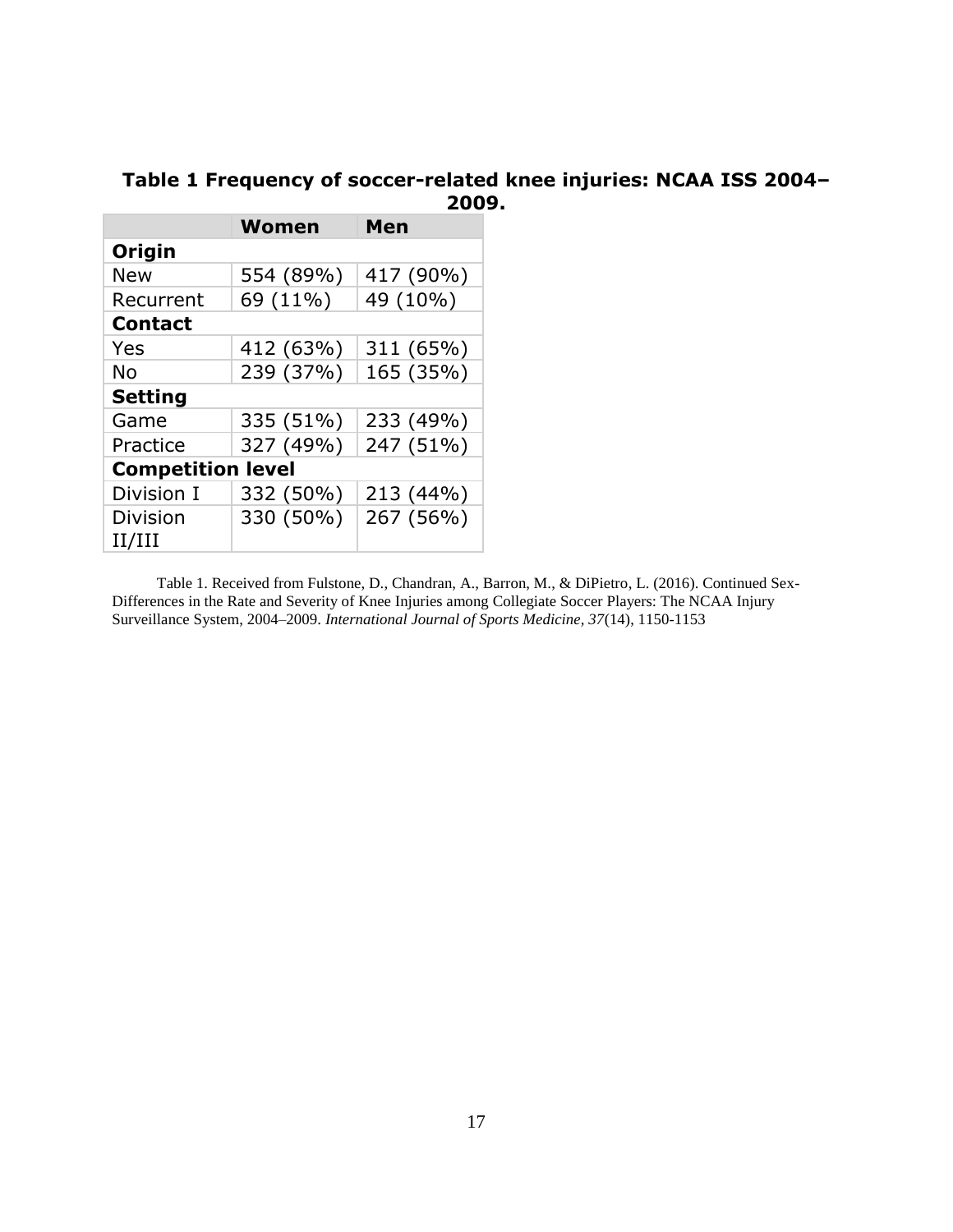#### **Chapter Six: Results and Findings**

The purpose of this study was to further knowledge on the correlations between FMS testing and ACL tears and solve why it became an epidemic for UCF women's soccer team. Five years of FMS data was collected from the women's soccer team at the University of Central Florida. 43 participants participated in this study. Every evaluation and test was performed in the same location, by the same examiner. With the help of Dr. Clark, the data were subjected to multivariate analysis, independent and dependent T-Tests, and Leven's test. An independent samples t-test was conducted to determine if the mean control group differed from the ACL tears group. The assumption of normality was tested using box plots and histograms. The boxplots and histograms suggested none of the distributions were normal. However, this was anticipated due to the small sample size.

 According to Levene's test, the homogeneity of variance was satisfied for two dependent variables (the in-line lunge at .035 and the hurdle step at .047), but not for all (See table 3, page 20). Table 2, page 20 shows descriptive statistics: sample size, means, and standard deviations. The independent t-test indicated that the ACL tear group means were not significantly different than the control group. The effect size calculator using Cohen D (calculated using the standard deviation) showed a moderate distribution. A large distribution would be significant, but this data falls inconclusive using the effect size calculator. The only significant result recorded was that women who had an ACL tear tend to have a higher score on the in-line lunge.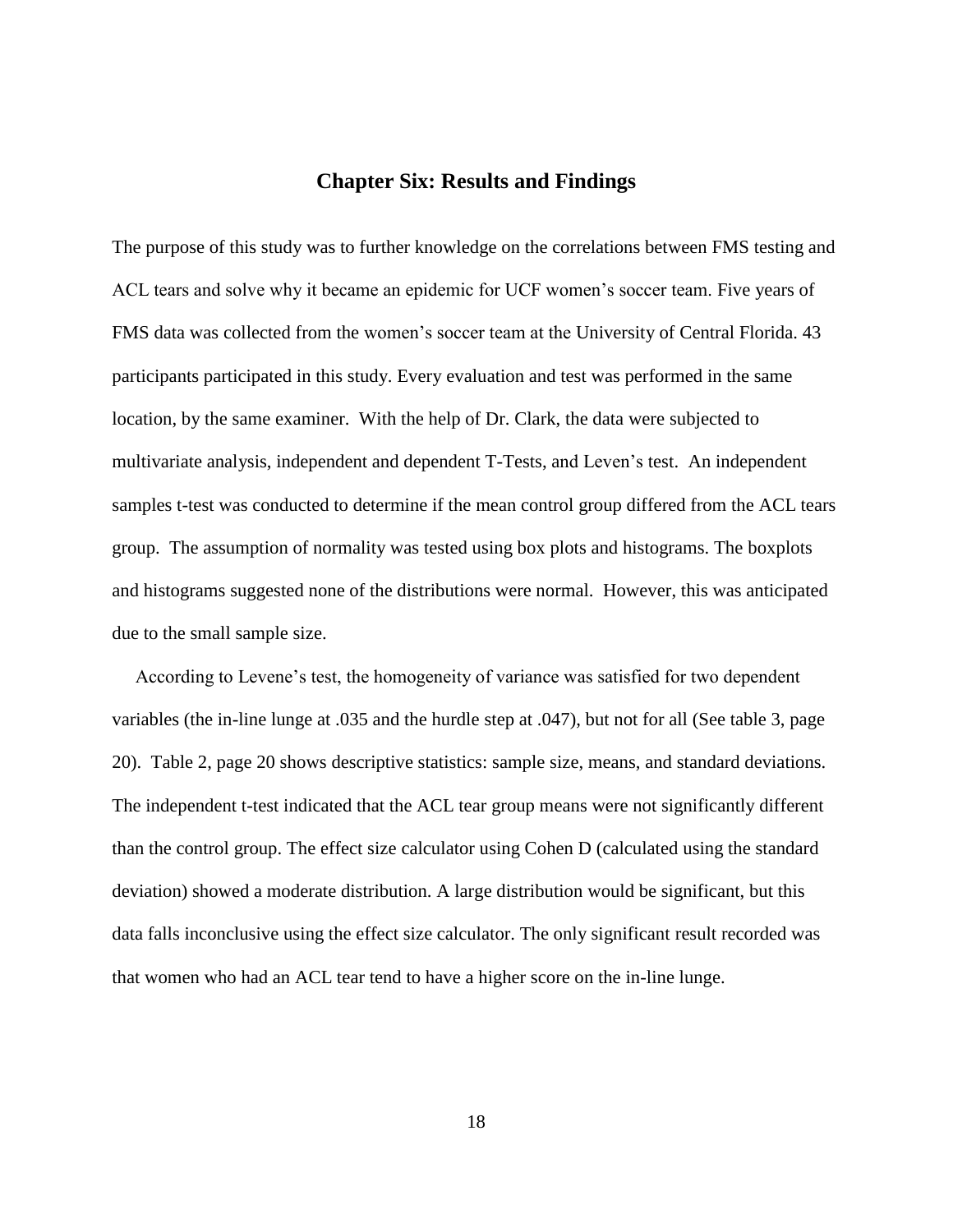#### **I. Limitations**

With only five years of data collected from one women's soccer team, it is hard to infer a predictive equation with such little data. If this study was over ten years, with multiple teams and a higher number in the test group, further conclusions could have probably been drawn. However, informal examinations of three players with ACL injuries (Players A, B and C) were an exception barring the 24-month likelihood of an ACL re-tear. The rate of injury within 24 months of RTS for female athletes in the ACLR group was almost five times greater (IRR, 4.51; 95% CI, 1.5-18.2;  $P = .0004$ ) than that for female controls (Paterno, Rauh, Schmitt, Ford, & Hewitt, 2014). Two of the three subjects tore an ACL within the 24-month period even with an FMS score that was indicative of little to no imbalances. This suggested that the FMS testing should scrutinized in conjunction with other baseline tests. This study looked at FMS at the sole criteria for ACL tears when it is well documented that it is multi-factorial.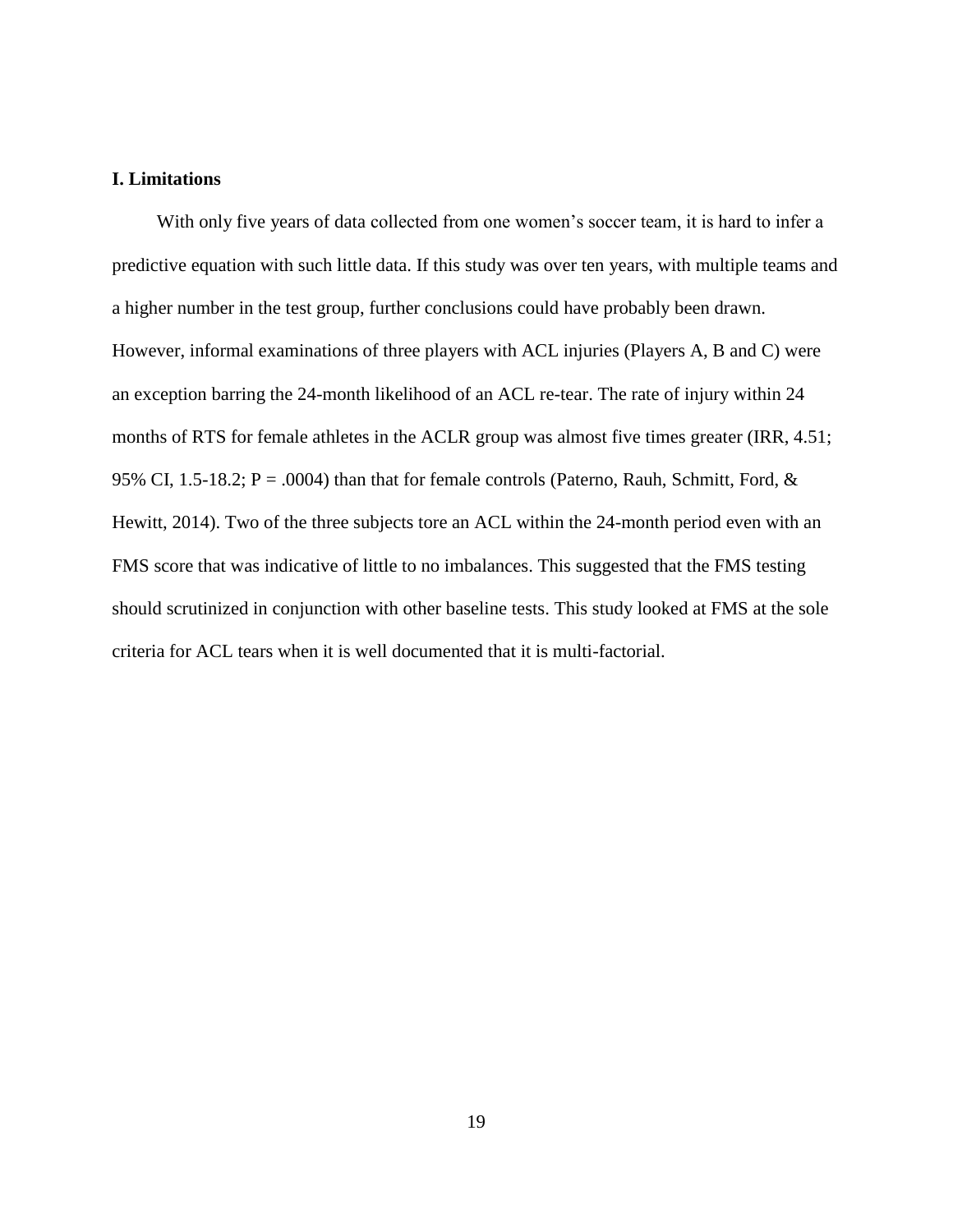## **II. Data and Finding Tables**

## Table 2

|                    | Condition | Ν  | Mean  | Std. Deviation | Std. Error<br>Mean |
|--------------------|-----------|----|-------|----------------|--------------------|
| In Line Lunge      |           | 11 | 2.818 | .2523          | .0761              |
|                    | 0         | 24 | 2.646 | .4032          | .0823              |
| Deep Squat         |           | 14 | 2.357 | .4569          | .1221              |
|                    | $\Omega$  | 30 | 2.367 | .5074          | .0926              |
| Straight Leg Raise |           | 14 | 2.857 | .3056          | .0817              |
|                    | $\Omega$  | 30 | 2.817 | .3592          | .0656              |
| Hurdle Step        |           | 11 | 2.591 | .3754          | .1132              |
|                    | 0         | 24 | 2.604 | .4658          | .0951              |

## **Group Statistics**

Table 3

#### **Independent Samples Test**

|                    |                                | Levene's Test for Equality of<br>Variances |      | t-test for Equality of Means |        |                 |                    |                                 |                                                                           |       |
|--------------------|--------------------------------|--------------------------------------------|------|------------------------------|--------|-----------------|--------------------|---------------------------------|---------------------------------------------------------------------------|-------|
|                    |                                | F.                                         | Sig. |                              | df     | Sig. (2-tailed) | Mean<br>Difference | Std. Error<br><b>Difference</b> | Lower                                                                     | Upper |
| In Line Lunge      | Equal variances<br>assumed     | 4.831                                      | .035 | 1.300                        | 33     | .203            | .1723              | .1326                           | $-0974$<br>$-0567$<br>$-3311$<br>$-3235$<br>$-1839$<br>$-1736$            | .4421 |
|                    | Equal variances not<br>assumed |                                            |      | 1.538                        | 29.528 | .135            | .1723              | .1121                           |                                                                           | .4014 |
| Deep Squat         | Equal variances<br>assumed     | .220                                       | .641 | $-060$                       | 42     | .953            | $-0095$            | .1594                           |                                                                           | .3121 |
|                    | Equal variances not<br>assumed |                                            |      | $-062$                       | 28.096 | .951            | $-0095$            | .1533                           |                                                                           | .3044 |
| Straight Leg Raise | Equal variances<br>assumed     | .684                                       | .413 | .364                         | 42     | .718            | .0405              | .1112                           | 95% Confidence Interval of the<br><b>Difference</b><br>$-3395$<br>$-3184$ | .2649 |
|                    | Equal variances not<br>assumed |                                            |      | .386                         | 29.641 | .702            | .0405              | .1048                           |                                                                           | .2545 |
| Hurdle Step        | Equal variances<br>assumed     | 4.241                                      | .047 | $-083$                       | 33     | .935            | $-0133$            | .1603                           |                                                                           | .3129 |
|                    | Equal variances not<br>assumed |                                            |      | $-0.90$                      | 23.915 | .929            | $-0.133$           | .1478                           |                                                                           | .2919 |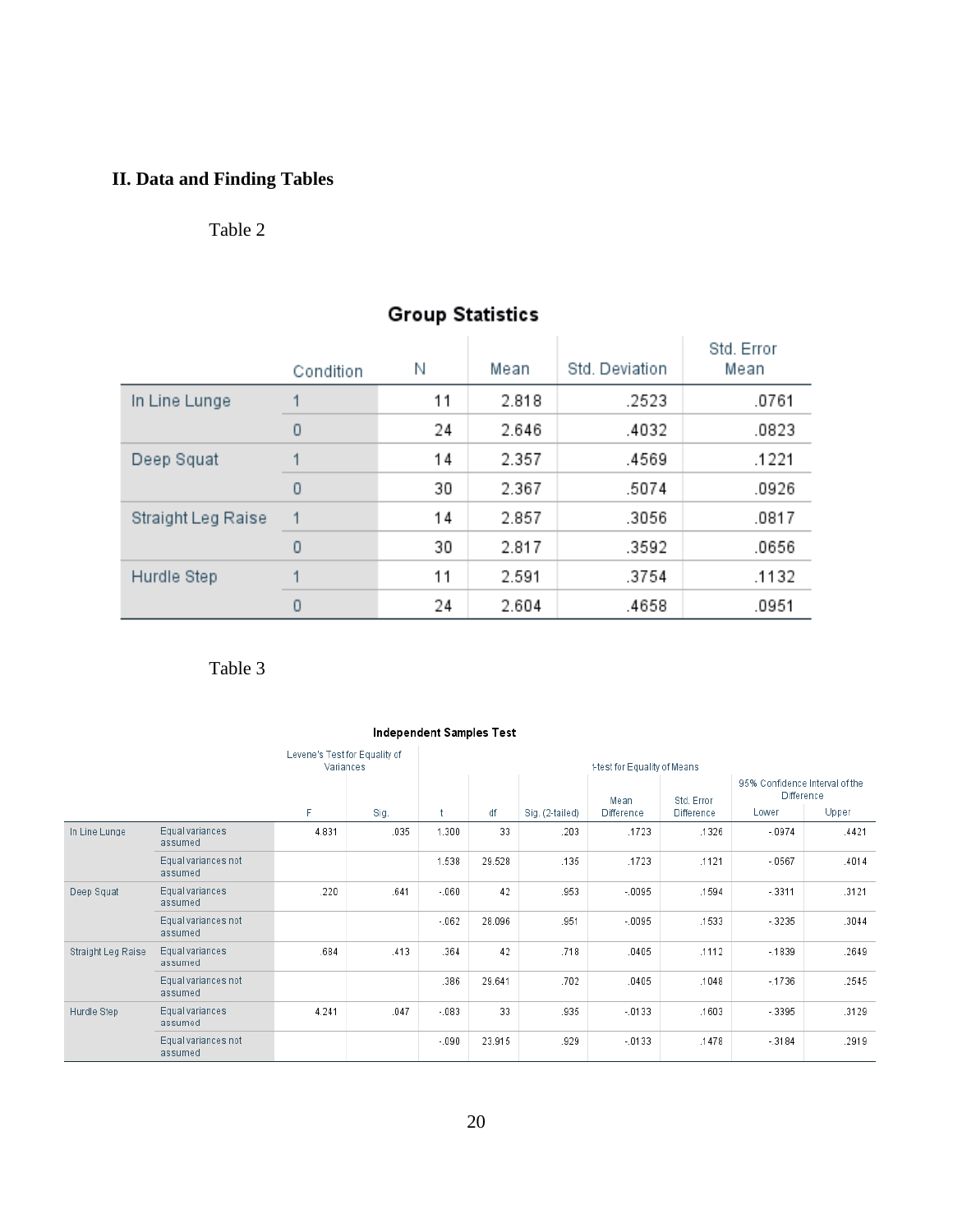#### **Chapter Seven: Final Conclusions, Recommendations and Future Research**

This study matters to the major because ACL tears are prominent among women collegiate soccer players. Not only in collegiate soccer, but it matters all across sports from youth to professional. This study's intent was to further the knowledge of coaches, athletic trainers, and strength and conditioning coaches of all ages. Agel, Arendt, & Bershadsky stated, "Women soccer players were two times more likely than their male counterparts to have an ACL injury as the result of player contact and 3 times more likely to obtain such an injury through non-contact mechanisms (p. 534)." The ACL has become one of the most common injuries in soccer. Specifically in females, 58.3% of the athlete's ACL injuries were noncontact (Agel, Arendt, and Bershadsky, 2016). For future study, this work could be replicated with more data. Results could be more conclusive if the data was taken over a longer period of time. This study concluded: an independent samples t-test was conducted to determine if the mean control group differed from the ACL tears group. The assumption of normality was tested using box plots and histograms. The boxplots and histograms suggested none of the distributions were normal. Due to the small sample, this was anticipated. According to Levene's test, the homogeneity of variance was satisfied for two dependent variables (the in-line lunge at .035 and the hurdle step at .047), but not for all. Shown in table 1 (page 17) are descriptive statistics: sample size, means, and standard deviations. The independent t-test indicated that the ACL tear group means were not significantly different than the control group. The effect size calculator using Cohen D (calculated using the standard deviation) showed a moderate distribution. A large distribution would be significant, but this data falls inconclusive using the effect size calculator. The only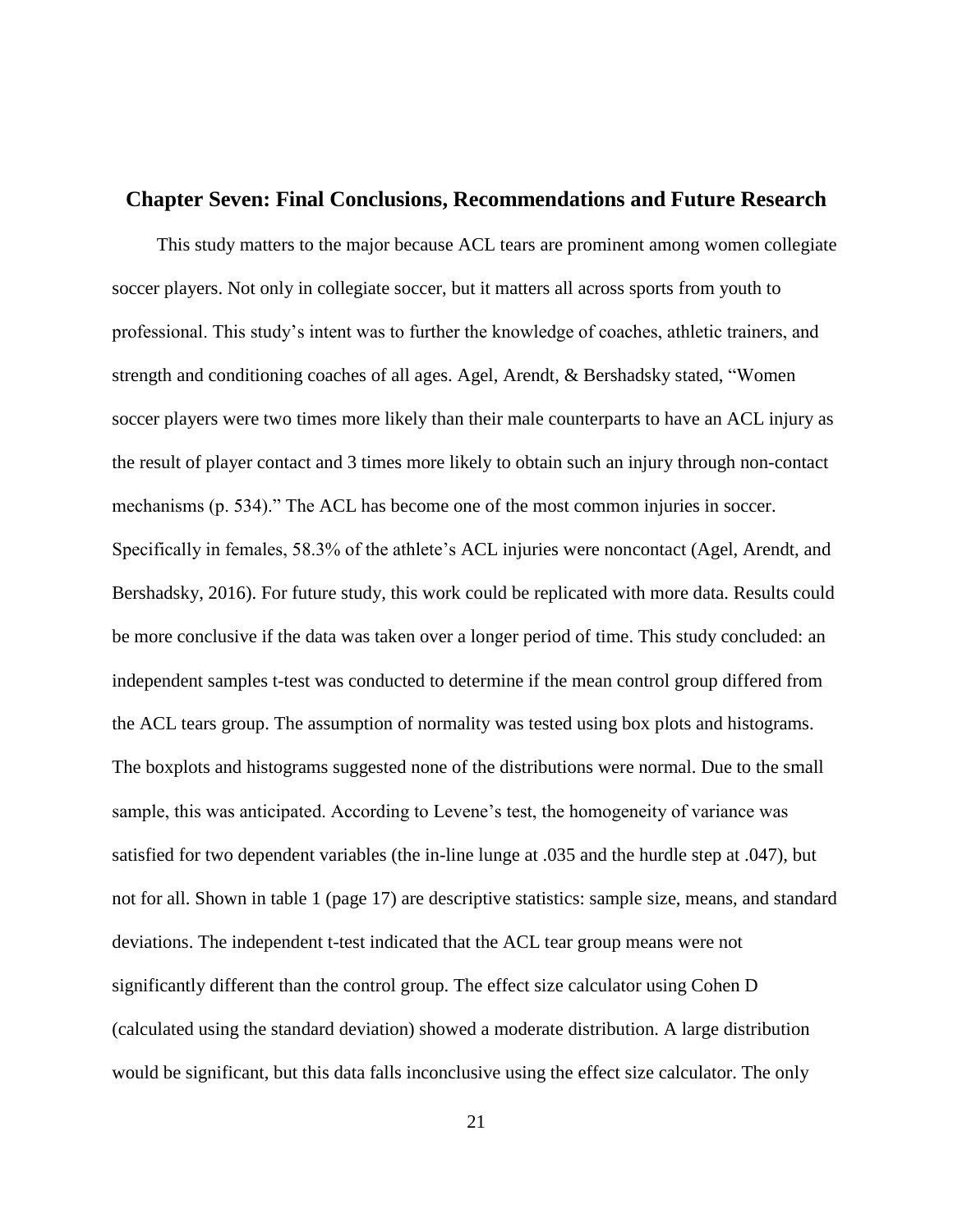significant data recorded was that women who had an ACL tear tend to have a higher score on the in-line lunge. The intent of this study was to look at the relationship between FMS scoring and ACL tears. Now that there is an initial database of findings, it is known that a larger sample size or a larger period of time is needed. With this larger sample size there could be more conclusive findings and it is the hope that a relationship would exist between FMS testing and ACL tears. This could give athletic trainers and coaches possible information on where to focus their prevention. This study provided many avenues for future research to perhaps engage other baseline tests, other universities, and collect and gather data together in hope to find a solution to the never-ending ACL tear epidemic.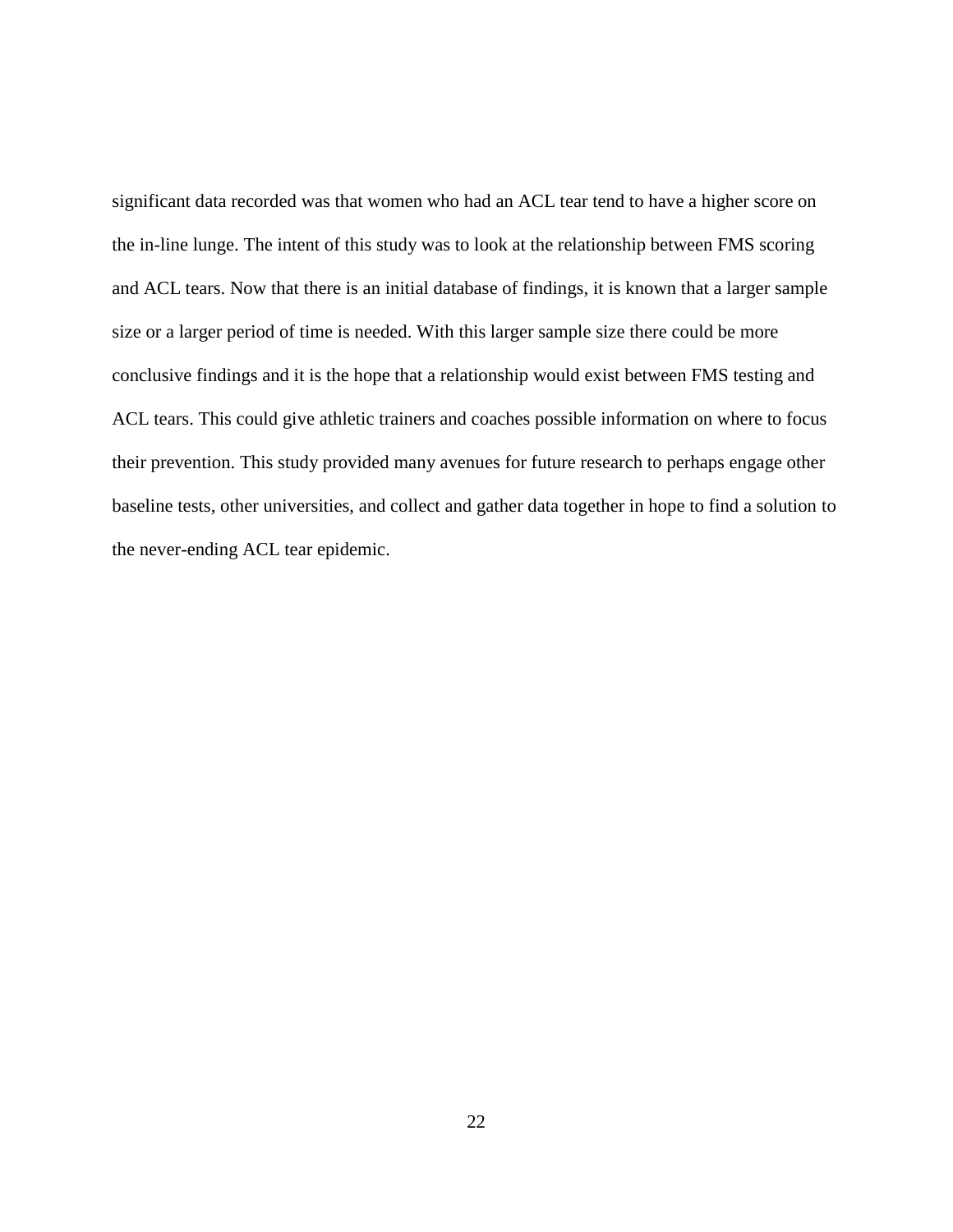#### **References**

- Agel, J., Arendt, E., & Bershadsky, B. (2016). Anterior Cruciate Ligament injury in National Collegiate Athletic Association basketball and soccer. *The American Journal of Sports Medicine, 33*(4), 524-521.
- Aisa, G., Projetti, M., Cerulli, G., & Caraffa, A. (1996). Prevention of anterior cruciate ligament injuries in soccer [Abstract]. *Knee Surgery, Sports Traumatology, Arthroscopy, 4*(1), 19- 21.
- Arendt, E., Egel, J., & Dick, R. (2012). Anterior Cruciate Ligament injury patterns among collegiate men and women. Minneapolis, MN. University of Minnesota, National Collegiate Athletic Association.
- Barber-Westin, S. D., Noyes, F. R., Smith, S. T., & Campbell, T. M. (2009). Reducing the risk of noncontact anterior cruciate ligament injuries in the female athlete. *Sports Medicine, 37*(3), 49-61.
- Dung-Nguyen, A., Taylor, J. B., Wimbish, T. G., Keith, J. L., & Ford, K. R. (2017). Preferred hip strategy during landing reduces knee abduction moment in collegiate female soccer players. *International Journal of Sport Rehabilitation,* Vol 1-19.
- Fulstone, D., Chandran, A., Barron, M., & DiPietro, L. (2016). Continued sex-differences in the rate and severity of knee injuries among collegiate soccer players: The NCAA Injury Surveillance System, 2004–2009. *International Journal of Sports Medicine, 37*(14), 1150-1153.

Garrison, M., Westrick, R., Johnson, M. R., & Benenson, J. (2015). Association between the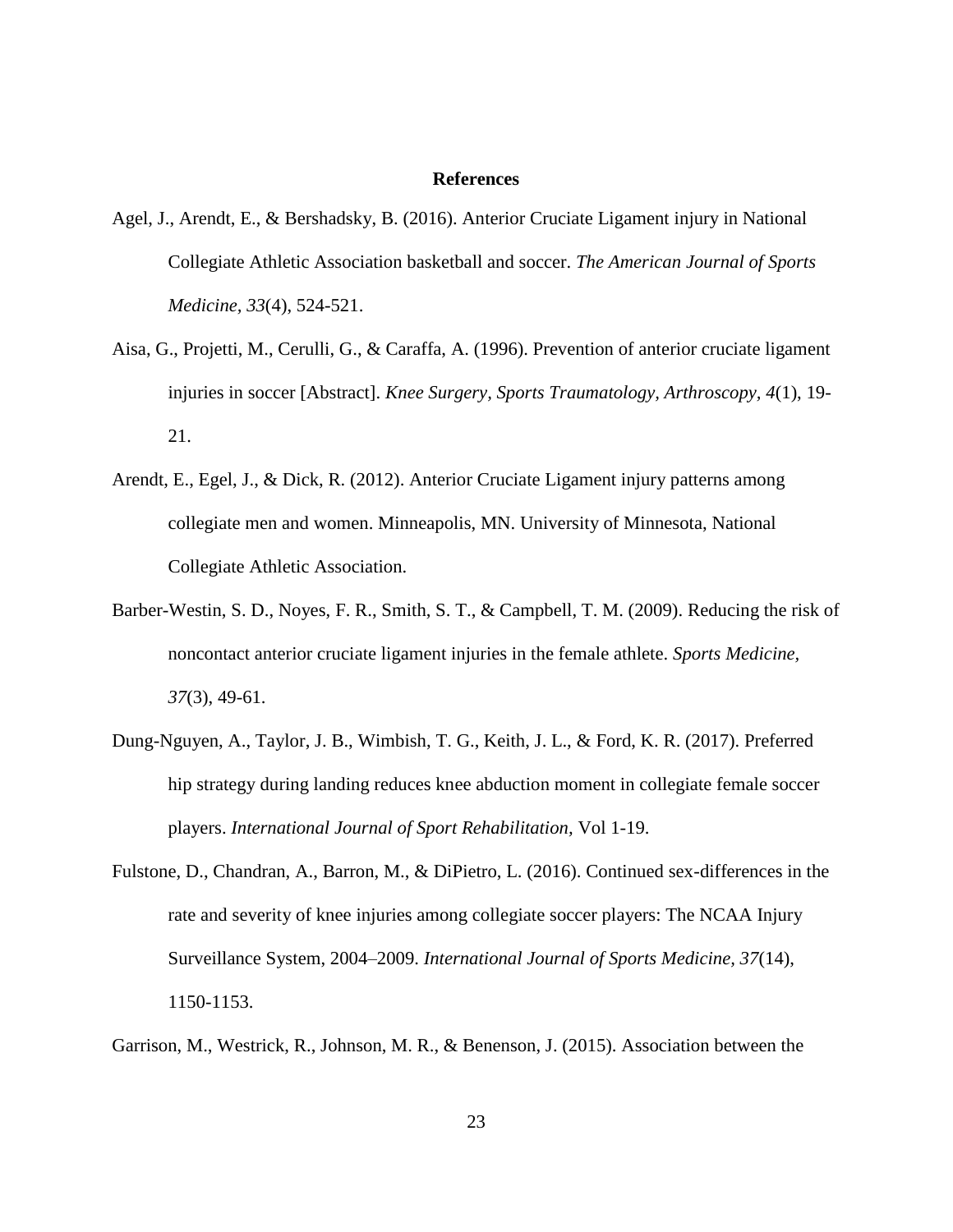Functional Movement Screen and injury development in college athletes. [Abstract]. *International Journal of Sports Physical Therapy, 10*(1), 21-28.

- Gilchrist, J., Mandelbaum, B. R., Melancon, H., Ryan, G., Silvers, H. J., Griffin, L. Y. & Dvorak, J. (2008). A randomized controlled trial to prevent noncontact anterior cruciate ligament injury in female collegiate soccer players. *The American Journal of Sports Medicine, 36*(8), 76-83.
- Huston, S. L., & Wojtys, E. M. (1996). Neuromuscular performance characteristics in elite female athletes. *Americal Journal of Sports Medicine, 24*(4), 427-36.
- Letafatkar, A., Hadadnezhad, M., Shojaedin, S., & Mohamadi, E. (2014). Relationship between functional movement screening score and history of injury. *International Journal of Sports Physical Therapy, 9*(1), 21-70.
- Malinzak, R. A., Colby, S. M., Kirkendall, D. T., Yu, B., & Garrett, W. E. (2001). A comparison of knee joint motion patterns between men and women in selected athletic tasks. *Clinical Biomechanics, 16*(5), 438-445.
- Mohamed, E., Useh, U., & Mtshali, B. (2012). Q-angle, Pelvic width, and Intercondylar notch width as predictors of knee injuries in women soccer players in South Africa. *African Health Sciences, 12*(2), 174-180.
- Nilstad, A., Elinar Anderson, T., Bahr, B., Holme, I., & Steffan, K. (2014). Risk factors for lower extremity injuries in elite female soccer players. *The American Journal of Sports Medicine, 42*(4), 324-329.

Paterno, M., Rauh, M., Schmitt, L. C., Ford, K., & Hewitt, T. E. (2014). Incidence of Second